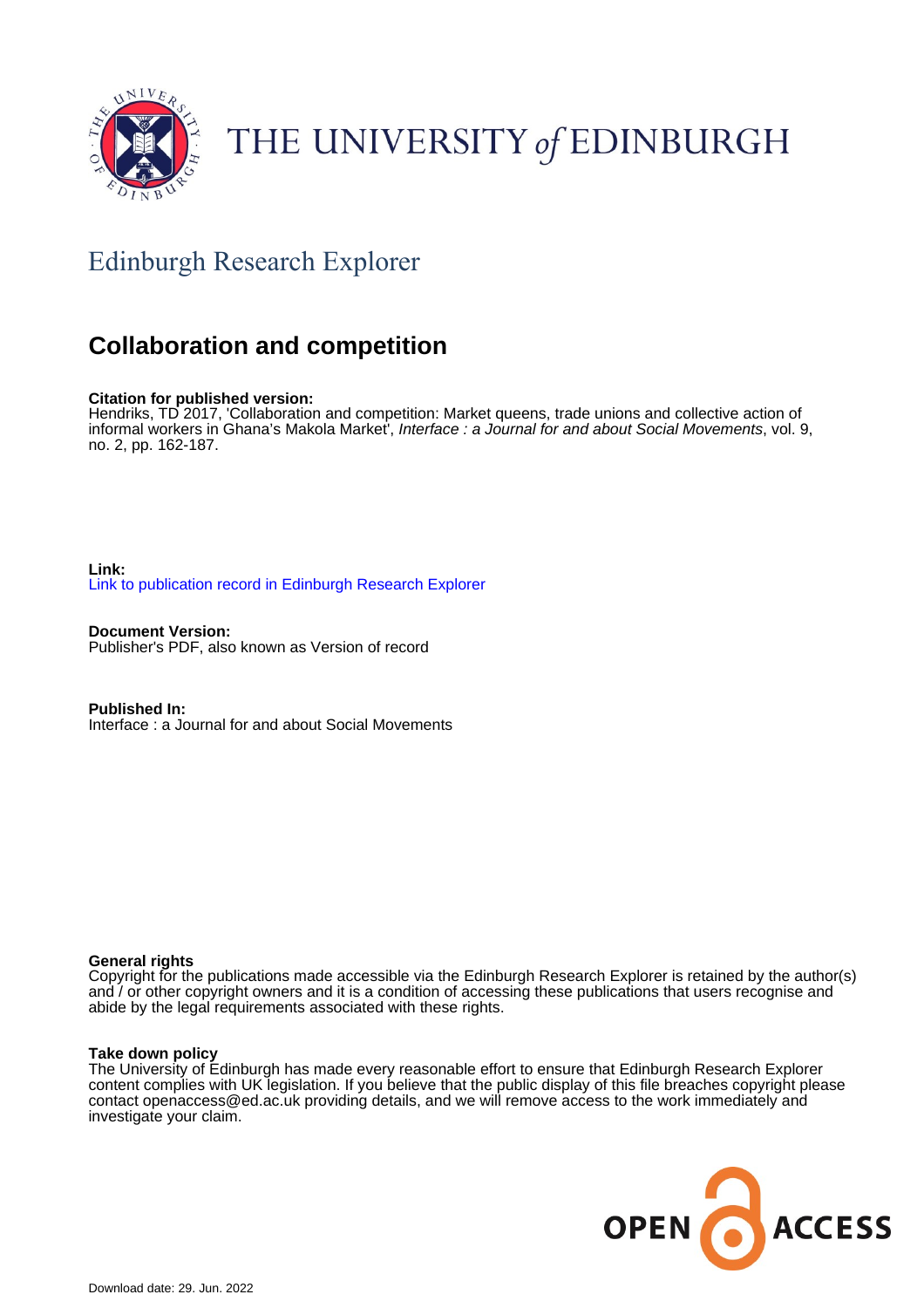# **Collaboration and competition: market queens, trade unions and collective action of informal workers in Ghana's Makola Market**<sup>1</sup>

#### **Tanja D. Hendriks**

### **Abstract**

*This paper focuses on informal workers in Makola Market, Accra (Ghana), and the ways in which they organize for collective action. Ghana has a long history of trade and this makes for well-developed and culturally embedded local institutions that have organized and represented the (informal) workers active in markets. A prominent example is the market queens, who (cl)aim to oversee, protect and promote markets vis-a-vis the public and the (municipal) government. Yet, these social structures are not easily recognized as a kind of social movement by (inter)national trade unions. Hence trade union interventions and outreaches aimed at ameliorating the plight of informal workers tend to bypass and antagonize these existing formations, fuelling competition and division in the already fragmented and inherently competitive market space. Based on 2.5 year-long ethnographic research on strategic actors in inclusive development with a focus on informal workers, this article draws attention to empirical realities in Ghana. It demonstrates that bypassing culturally embedded groups is problematic because it feeds fragmentation and thus limits the possibilities for collective action.*

**Keywords:** informal workers, collective action, market queens, trade unions, Ghana, social movements, Makola market, ethnography

### **Introduction**

*I am in Accra, Ghana's bustling and bubbling capital city. It is very hot and I am sweating because I am trying to make my way through the crowds to reach the centre of 31st December Market in Makola, one of Ghana's oldest and biggest markets. Chaos and capitalism celebrate a happy marriage here, I remember thinking while I move through the narrow alleys, trying not to bump into other people and the neatly piled up goods. I am on my way to an interview with Makola's market queen and I don't want to be late. The queen holds office outside of a primary school that was built inside the market for the traders' children to attend. When I arrive she is sitting on the veranda in a sparkly white dress, and she gestures to me that I should join her in the shade. I am really missing my research assistant, with whom I normally visit the market, but she* 

<sup>-</sup><sup>1</sup> I would like to thank the two anonymous peer reviewers for their valuable comments to an earlier version of this paper.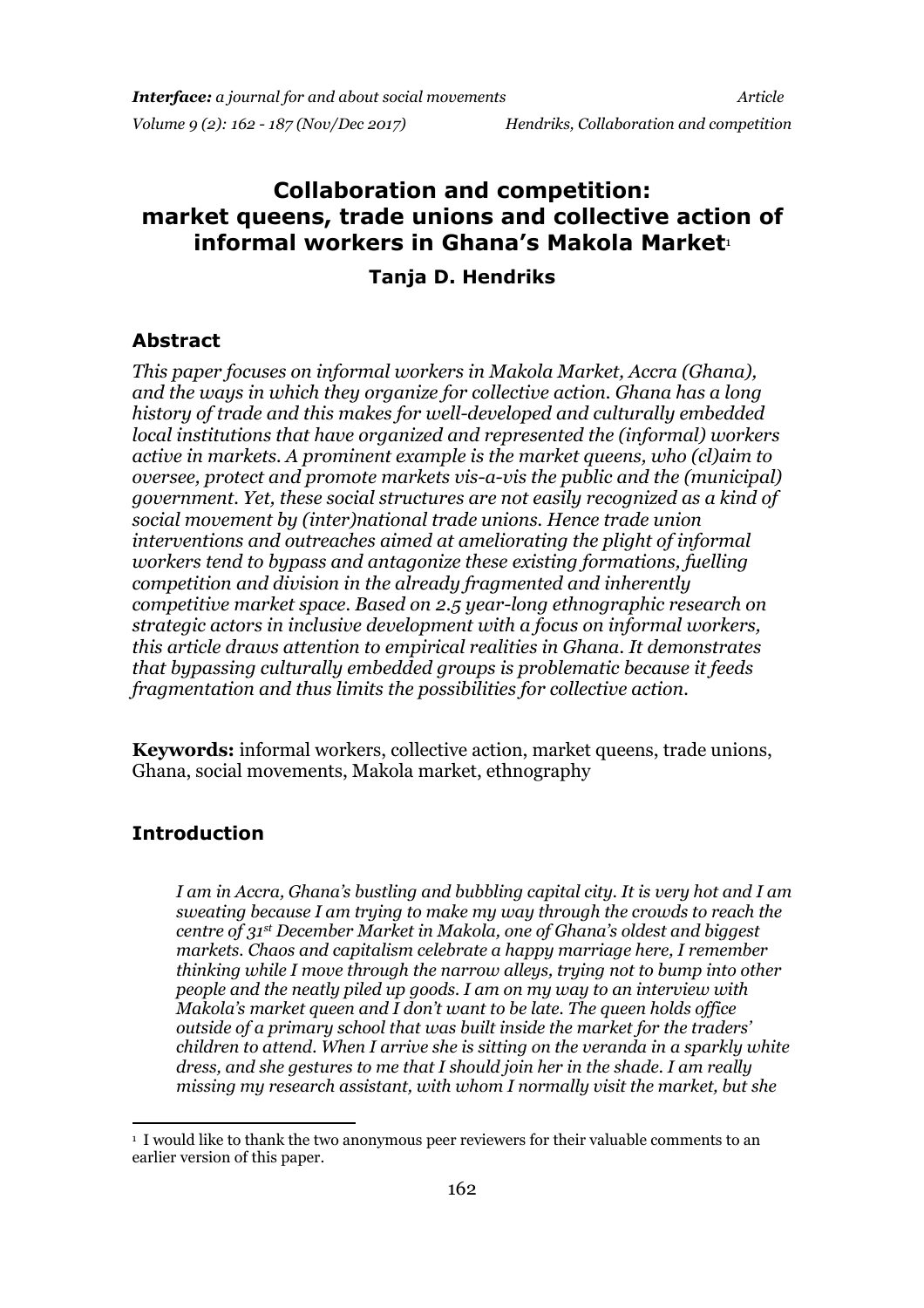1

*is delayed as her* trotro *(minibus) broke down. Yet I do not want to cancel the interview, because it has taken me almost six weeks to get it organized: the queen was busy, it was election time, and – as she reveals during the interview – she was hesitant to speak to me. Makola being the biggest market in Accra, many* obruni *(whites) visit and many (international) organisations (aim to) become active in the market. Not all of these recognize 'procedure' and 'custom', the queen tells me, which means that some of them evade or undermine her authority – much to her dismay. When I bring up the Ghana Trade Union Congress (GTUC) and its attempts at organizing informal workers in the market, the queen quickly responds: 'Without doing on the grassroot, you can't work at the top. Nobody can jump from outside'.* 

This interview took place in October 2016 when I was doing fieldwork in Accra for a research project that focuses on increasing political leverage for informal workers and the organisations that (cl)aim to represent them.<sup>2</sup> In the project, trade unions and informal workers' organisations are conceptualized as 'strategic actors' for inclusive development that can assist informal workers to promote and obtain decent work conditions as described by the International Labour Organisation (ILO).<sup>3</sup> The informal economy is very diverse, but informal workers have one thing in common: many of them labour under precarious conditions and have no, or limited, access to social security (Chen 2012, Lindell 2010a). In Ghana, informal workers make up more than 85% of the workforce and the economic developments of the past decades – not least the Structural Adjustment Programs enforced by the IMF and World Bank – seem to have only increased their numbers (Boampong in Lindell 2010a, GTUC 2009). Or, as the market queen put it: 'when the formal market stopped employing, we employ. When government deploys, we employ'.

A large number of informal workers are women and this is especially visible in market places in Ghana, where women traders have traditionally dominated the scene (Britwum 2013, Clark 1994, 1997, 2010, Greenstreet 1972). The earliest travel accounts of the West African region describe female traders and the importance of (inter)regional trade networks – including the role of the market queens (Clark 2010, Awuah 1997). Market queens are female traders who rule a market and represent its traders to the outside world, even though they do not occupy a formally recognized administrative position (Thiel 2015, 60). In contemporary Ghanaian society, market queens still have great moral authority, both inside and outside of markets (Britwum 2013, Clark 1997, 2010). They are part of powerful social networks that connect them to all layers of society and they are able to mobilize large numbers of market traders for issues of shared concern. Yet, these market queens are not often recognized as leaders of social

<sup>2</sup> This project is part of the research agenda of the Knowledge Platform on Inclusive Development Policies and funded by the Ministry of Foreign Affairs through NWO-WOTRO. [http://includeplatform.net/research-group/increasing-political-leverage-for-informal-and](http://includeplatform.net/research-group/increasing-political-leverage-for-informal-and-formal-workers-organizations-for-inclusive-development/)[formal-workers-organizations-for-inclusive-development/](http://includeplatform.net/research-group/increasing-political-leverage-for-informal-and-formal-workers-organizations-for-inclusive-development/) (last accessed 24-04-2017)

<sup>3</sup> <http://www.ilo.org/global/topics/decent-work/lang--en/index.htm> (last accessed 24-04- 2017)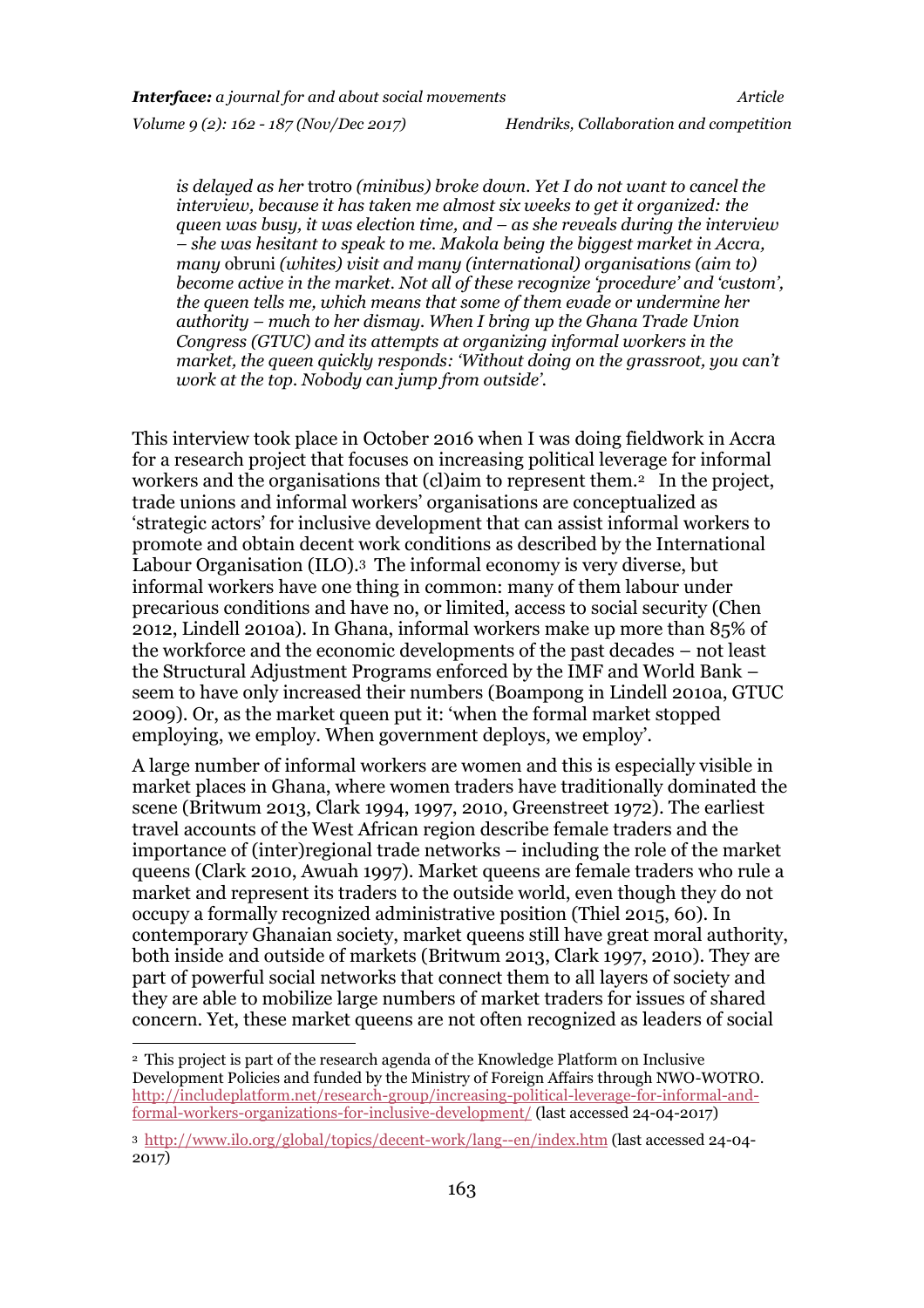movements, by other social movements. This is evident from the remarks of Makola's market queen in the excerpt above: she accuses the trade union, that has stepped up to organize market traders, of 'jumping' in from 'outside' while she is already there. Both the queens and the labour movement ultimately aspire to the same goal: collective action by informal workers to safeguard their interests. So why do these two groups appear to be competing, instead of collaborating?

As was highlighted in the call for papers for this special issue on 'social movement thinking beyond "the core"', social movement studies have tended to focus on the Global North; Europe and North America. Creating space for new ways of looking at and seeing social movements (in the Global South) is therefore urgently needed (Sutcliffe 2012). This article aims to contribute to this by presenting an empirical case, situated in Ghana, elucidating the intricacies of collaboration and competition for social movements – in the broadest sense of the term – on the ground. In what follows I first situate this paper in relevant theoretical discussions on the informal sector, trade unions, informal workers' organisations and collective action. Thereafter I delve deeper into Makola market, the market queens and the labour movements' activities in it, zooming in on their competition and potential for collaboration. This paper aims to show that although locally developed forms of organizing, like the market queens, do not necessarily correspond to pre-conceived notions of what social movements (should) look like, bypassing them is problematic because it feeds fragmentation, hence impacting negatively on the possibilities for collective action.

#### **Informality, workers' organisations and collective action**

In the early 1970s anthropologist Keith Hart coined the term 'informal economy' when he studied income opportunities in urban Ghana (Hart 1973). His aim was to illustrate the diverse range of activities that people who are not formally employed engage in while attempting to take care of themselves and their families. The term became widely used by a multitude of actors – governments, not in the least – who tended to focus on the fact that workers and companies active in the informal sector are not paying tax and potentially engage in illegal activities (Hart 2009, Lindell 2010a). Consequently more often than not, informal workers have to deal with a 'bad image' and actively need to claim their right to work and live in the city (Magure 2015, Jimu in Lindell 2010a). The informal economy is extremely diverse and the boundary between the formal and the informal is not as clear as the terms suggest: in praxis, many workers engage in activities in both sectors (Lindell 2010a). This makes it difficult to define the archetypal informal worker and the challenges s/he faces (Chen 2012). Broadly speaking however, informal workers engage in 'economic activities that lie beyond or circumvent state regulation' (Lindell 2010a, 5). This holds true for many of the workers we find in Makola market. Some of them are barely managing to get by, selling one piece of cloth every few days. Others rent several big stores and casually employ other traders to work for them. In this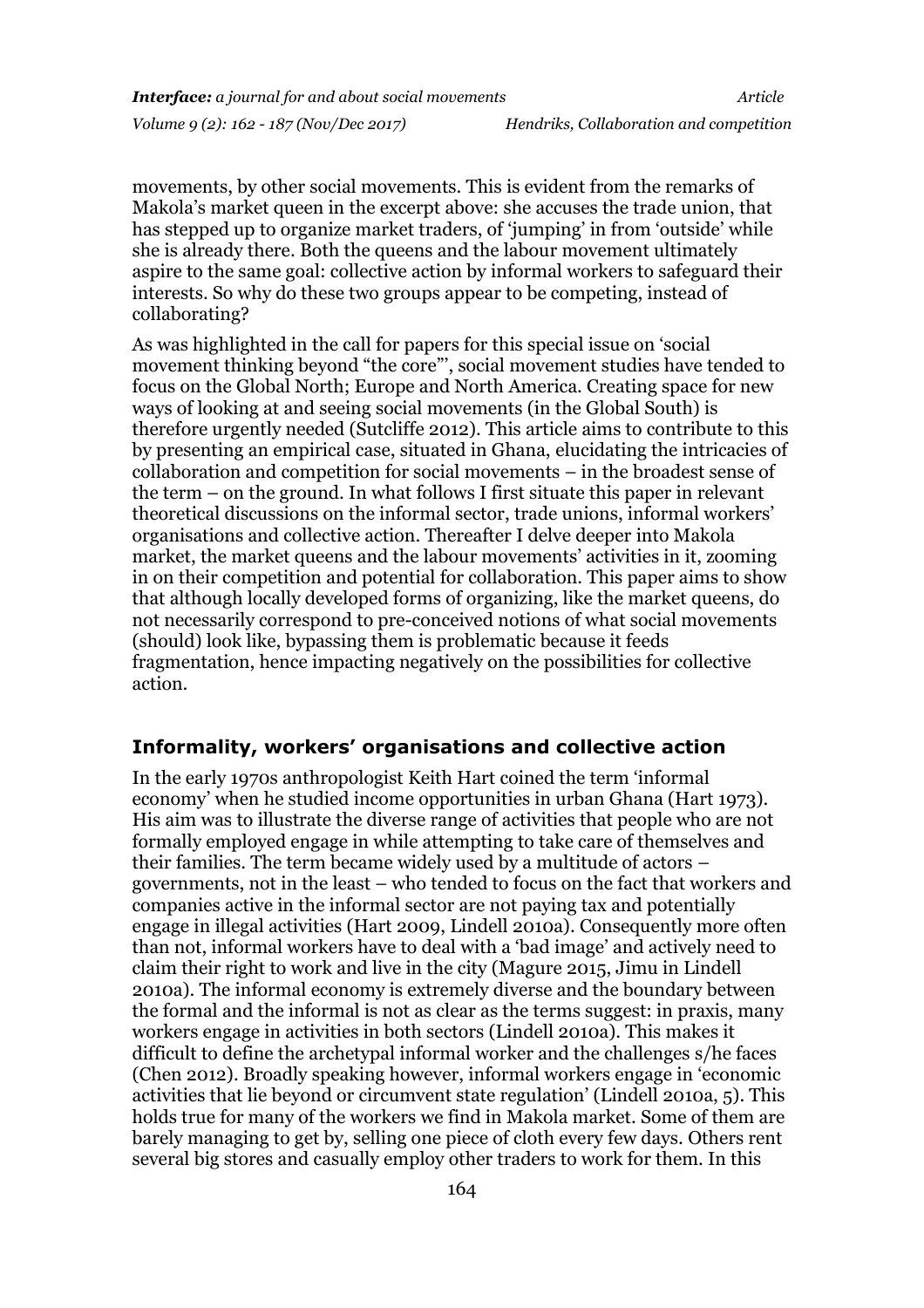sense, the informal economy shows us the resourcefulness of people who manage to create their own income under precarious conditions (Sindzingre 2006).

Over time, many different schools of thought have emerged that attempt to interpret the (existence of the) informal economy. In the early 1960s most thinkers assumed that it was a temporary phenomenon, linked to developing economies, and that the formal economy would eventually absorb the informal one (Lindell 2010a, Munck 2010, 2013, Sindzingre 2006). The ILO (1972) classified venturing into the informal economy as a 'survival strategy' and urged more formal job creation. As time progressed, scholars increasingly came to see the informal economy as part and parcel of the capitalist economic system (Castells and Portes 1989), or as an entrepreneurial strategy to avoid the cumbersome bureaucratic procedures that are present in the formal economy (De Soto 1989). The notion that many activities in the informal economy would not be allowed or possible in the formal economy, led to the assumption, noted above, that informal economic activities are illegal and dangerous. This link between informality and illegality is regularly used by politicians aiming to prosecute those who (attempt to) circumvent their regulations – rather than offering a useful description (Brown and Lyons in Lindell 2010a, Mitullah in Lindell 2010a, Lindell and Utas 2012, 410).<sup>4</sup>

In Ghana, more than 85% of the workforce, roughly 11 million people, is active in the informal economy (GTUC 2009).<sup>5</sup> Taking into account the current state of the world economy, this number is not expected to drop any time soon. The informal economy is here to stay (Magure 2015, Munck 2013). Yet this does not mean that the majority of informal workers do not wish to become active in the formal economy: most of the workers I spoke to argued that they would if they could, but that there are no formal jobs available to them. The discussion on whether and how to formalize the informal economy is thus a complex and vibrant one, in which informal workers' representatives mainly argue that 'it is important to ensure that formalization offers the benefits and protections that come with being formal and does not simply impose the costs of becoming formal' (Chen 2012, 14). Moreover, because of the diversity of the informal economy, formalization – if attempted – should be 'comprehensive in approach but context-specific in design and practice' (Chen 2012, 14). This is easier said than done. Attempts by the Ghanaian government to transform the informal sector into a sector for 'gainful employment', have so far not been very successful. In addition to the profound structural problem of unemployment due to Ghana's rapid population growth, many informal workers do not possess marketable skills or educational attainments that would render them suitable for formal jobs. In addition, gaining access to credit in order to start a business remains problematic (Debrah 2007).

1

<sup>4</sup> McFarlane argues that these kind of (political) interventions often marginalize the already marginalized even further (2012).

<sup>5</sup> [http://www.uniwa.org/?page\\_id=24](http://www.uniwa.org/?page_id=24) (last accessed 27-04-2017)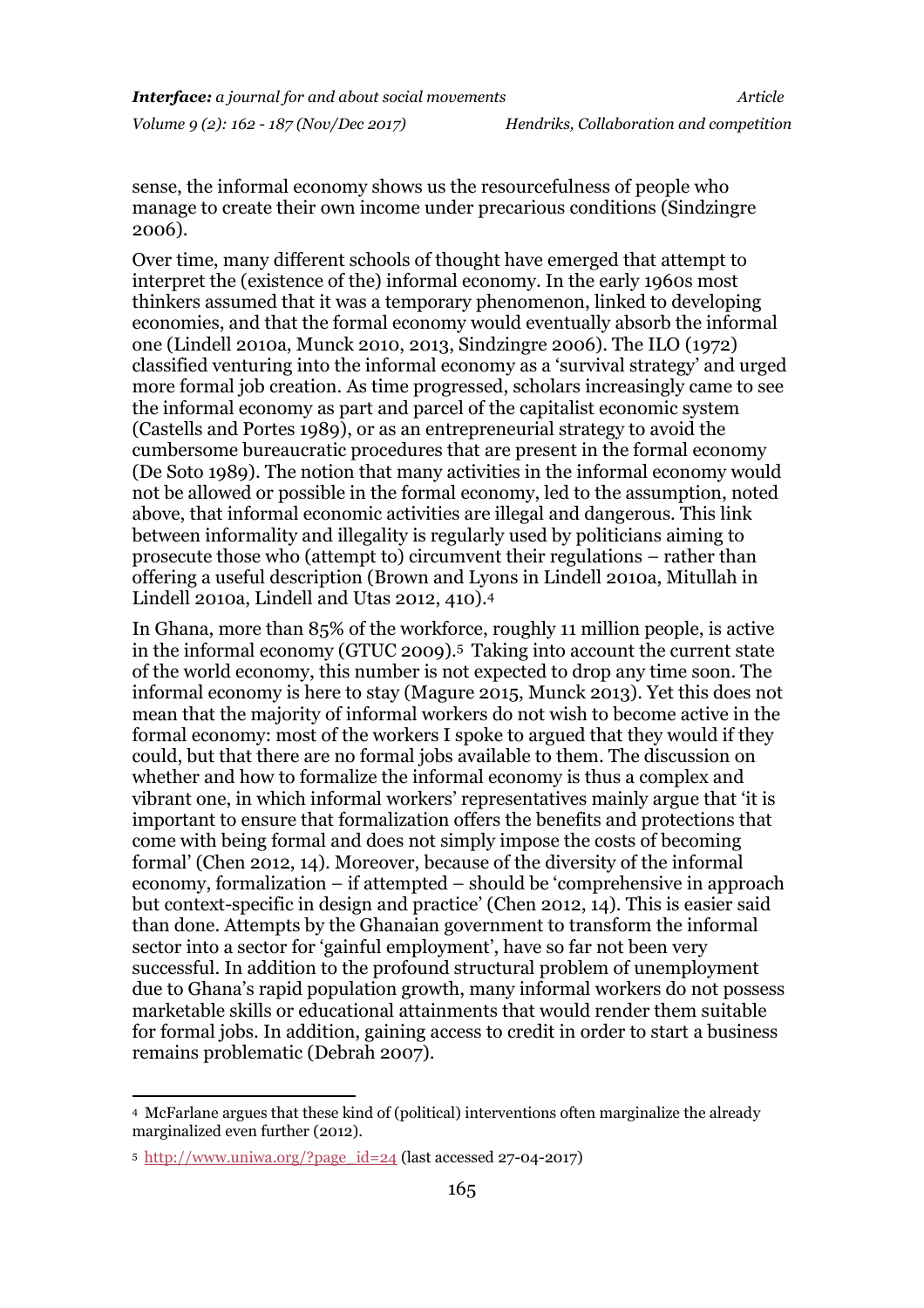More recently, the informal sector is increasingly considered as a vibrant and productive part of the economy (cf. Lindell 2010a, Sindzingre 2006). In the case of market women, for example, it is clear that their activities create jobs and provide income not just for the informal workers themselves but also for the Ghanaian government; they pay levies and rent for their market stalls (Awuah 1997, Baah-Ennumh and Adom-Asamoah 2012). Scholars also found that market women who deal in foodstuffs play a vital role in ensuring food security (Baah-Ennumh and Adom-Asamoah 2012, Britwum 2013).

Also, Lindell (2010a) reminds us that 'the fact that informal activities lie outside the state regulatory system does not mean that they are "unregulated"'. The wish to formalize the informal in order to regulate the unregulated is thus to a certain extent misplaced: informal workers have devised ways in which they regulate themselves, their businesses and their colleagues (Britwum 2013, Clark 1997, see also publications by WIEGO). But despite increased recognition of their contribution to society, making their voices heard, defending their rights and gaining access to social security, remain major obstacles to achieving decent work conditions (Lindell and Ampaire 2016, Lindell 2010c). This is where workers' organisations come in.

#### **Workers' organisations**

-

The most well-known workers' organisations are probably trade unions. Trade unions emerged to safeguard workers' rights and protect them against the actions and interests of capital and corporations. This places them squarely in the formal economy, where they work with easily recognizable groups of workers who can be classified according to their position, contract or company and who are entitled to enjoy social security, such as pensions, and protection by law (Lindell 2009, 2010a, Rizzo 2013).<sup>6</sup> By uniting workers and speaking with one voice, trade unions have been able to instigate collective actions, such as strikes and demonstrations, defending the rights of large groups of workers. In Ghana, trade unions also figured prominently during the struggle for independence, fiercely backing Kwame Nkrumah, who became the country's first prime minister in 1957 and later (in 1960) its first president (Britwum 2013, Drah 2014, Fallon 2003).

Out of the two trade union centres currently present in Ghana, the Ghana Trade Union Congress (GTUC) is the biggest: it has 500,000 members and is active in many of Ghana's geographical regions (Tsikata 2009). <sup>7</sup> Yet, even if GTUC would represent *all* formal workers in Ghana, this would still only translate to 15% (or even less) of the currently active labour force. Clearly, what several

<sup>6</sup> The fact that formal workers are legally entitled to enjoy social security, does however not mean that all of them actually do so in practice. In fact, the position of formal workers appears to (have) become increasingly precarious (see Standing on the emergence of 'the precariat' (2012, 2014)).

<sup>7</sup> <http://www.ghanatuc.org/about.html> (last accessed 15-08-2017)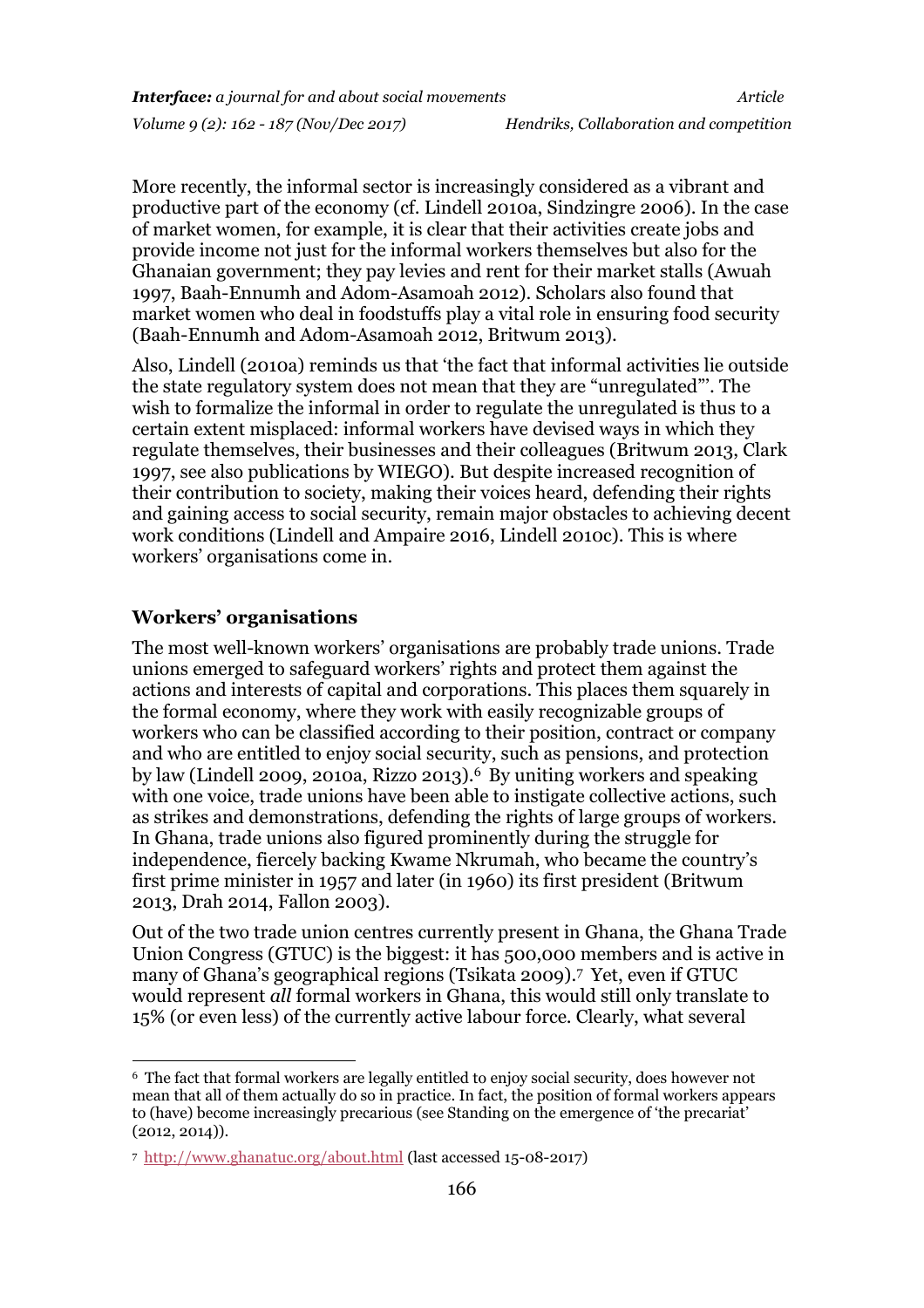union officials referred to as 'the shrinking of the formal economy' has severely impacted on trade unions, the power they wield and the activities that they are able to engage in. Trade unions typically function based on the membership fees that they are able to collect. The decline of the formal economy has therefore meant that GTUC 'lost' members to the informal economy – and therefore also a considerable part of its income. GTUC officials conveyed that the informal economy thus represents a giant pool of new resources: discontent is omnipresent, not in the least because workers often labour under precarious conditions. On a more ideological level, the dedication to the goal of achieving decent work for all, championing the rights of all workers, makes venturing into organizing the informal economy workforce a necessity (Adu-Amankwah 1999, GTUC 2009).

Despite the widely acknowledged fact that informal economy workers could benefit from union-like organisations, fierce disagreements exist on the possibilities for trade union organizing in the informal sector. The immensely diverse work force, as mentioned above, and the fact that there are no clearly defined employer-employee relations, severely complicate trade unions' attempts to orchestrate collective action (Lindell 2010a, Rizzo 2013). In addition, trade unions' keenness to get involved in the informal economy appears to be very much connected to the idea that informal workers are either not yet organized, or not organized 'properly' (Munck 2013, Jimu in Lindell 2010a). Informal workers' associations are often not taken into account because they usually do not organize beyond (immediate) welfare matters: they do not politicize the structural position that their members occupy in the grand economic scheme of things. Or, as one union official put it, 'informal workers are not politically aware enough', 'even though the system evolves, their lives are not changing'. Because of this assumption, informal workers' associations are not always recognized as (potential partner) organisations or movements. In fact, it seems that in order to be recognized, one has to be organized 'properly'. The latter is then interpreted to mean democratic togetherness with internal elections, political neutrality and regular meetings (Pommerolle 2010). In Ghana, many locally emerged informal workers' associations do not meet these criteria. This focus on a particular type of organizing thus sidesteps many existing organisational structures in the process (Pommerolle 2010, Prag in Lindell 2010a).

Despite these 'hurdles', many trade unions around the world have started to organize in the informal economy – a development which is, to a large extent, also donor-driven (Lindell 2009, 2010a, b, c). In Ghana, GTUC made some first attempts in the 1960s, but these were unsuccessful:

<sup>&</sup>quot;A woman organizer for the Ghana Trades Union Congress in the 1960s told me that she had tried to recruit market women's groups. They were offered membership in the commercial workers' union, dominated by shop assistants and led by men. They told her that rather than follow a male leader they preferred to join the Ghana Assembly of Women, dominated by church women's groups"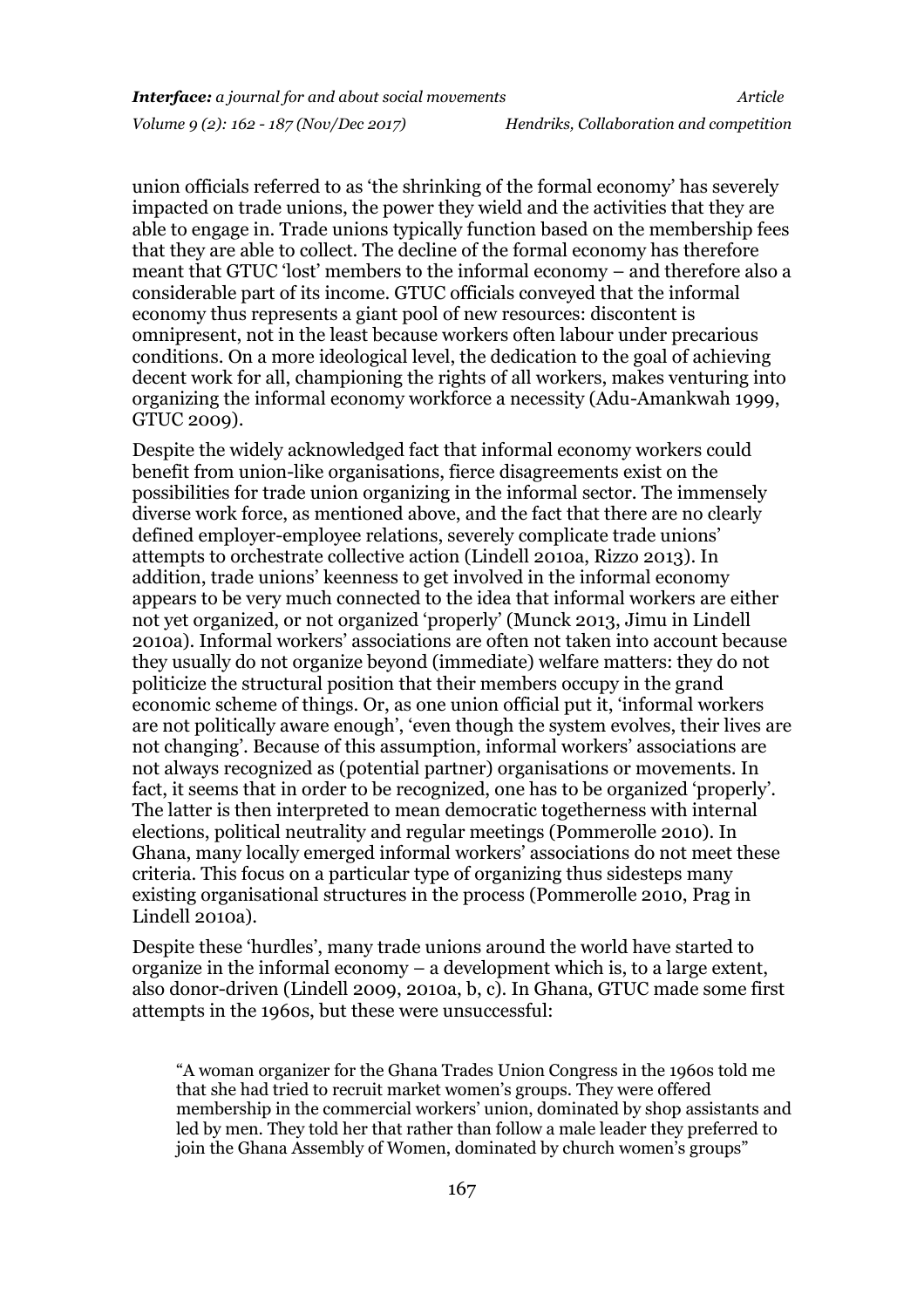(Clark 1997, 186).

-

Clearly, gender dynamics played a big role in the women's decisions (see also Clark 2010) and internal discussion about how to accommodate informal workers, many of whom are women, continued. In 1996 GTUC adopted a resolution to formalize their efforts, seeing that labour casualization was only increasing the number of workers active in the informal economy. In order to attract informal workers, GTUC opted for a dual strategy. On the one hand they continue to encourage workers to form unions or associations and provide assistance to people who express willingness to do so. On the other hand GTUC now also explicitly advocates collaborating with already existing informal workers' organisations and enlisting these under a national umbrella organisation. Through the creation of the overarching Union for Informal Workers' Associations (UNIWA), GTUC is attempting to integrate the championing of informal workers' rights and agenda into the trade union federation.

Established in 2013 and officially founded in 2015, UNIWA has been very vocal and regularly figures prominently in the Ghanaian newspapers.<sup>8</sup> GTUC's organizing efforts include regularly providing trainings for leaders of UNIWA's member associations, for example on union principles, democratic leadership styles, organizing tactics and gender awareness. Most of these trainings are sponsored by international donors or trade unions from the Global North, aiming to sensitize informal workers to the wider political dynamics of which they form an important part. Whether the content of the trainings resonates with the situation on the ground, is however a different matter. As stated earlier, many informal workers' associations do not (aim to) function democratically and leaders frequently voiced their struggle to adhere to the ideals expressed in the trainings during their day to day activities.<sup>9</sup>

Yet apart from 'organisational styles', additional problems have to be reckoned with. Trade unions' interests in organizing in the informal economy are intimately linked to their active search for more dues paying members. Many – but certainly not all – informal workers live hand-to-mouth. This means that they often lack the ability and willingness to pay membership dues. Their willingness is linked to the fact that many informal associations and organisations that (aim to) cover aspects of social security and welfare, such as churches and informal saving groups, already exist (Schindler 2010). In a sense, unions thus compete with the informal structures in which informal workers are already embedded – and indebted to pay dues. Using trade union money to pay for organizing in the informal sector in order to convince informal workers of

<sup>8</sup> See also this special report on the informal economy in which they are explicitly mentioned <https://www.equaltimes.org/recommendation-204-ending> (last accessed 29-04-2017)

<sup>9</sup> During one training on leadership style, a lady expressed her concern that democracy limits her power over her members and thus leads to fragmentation. Her solution was to mix two of the presented leadership styles: 'I blend the two: democracy and autocracy'.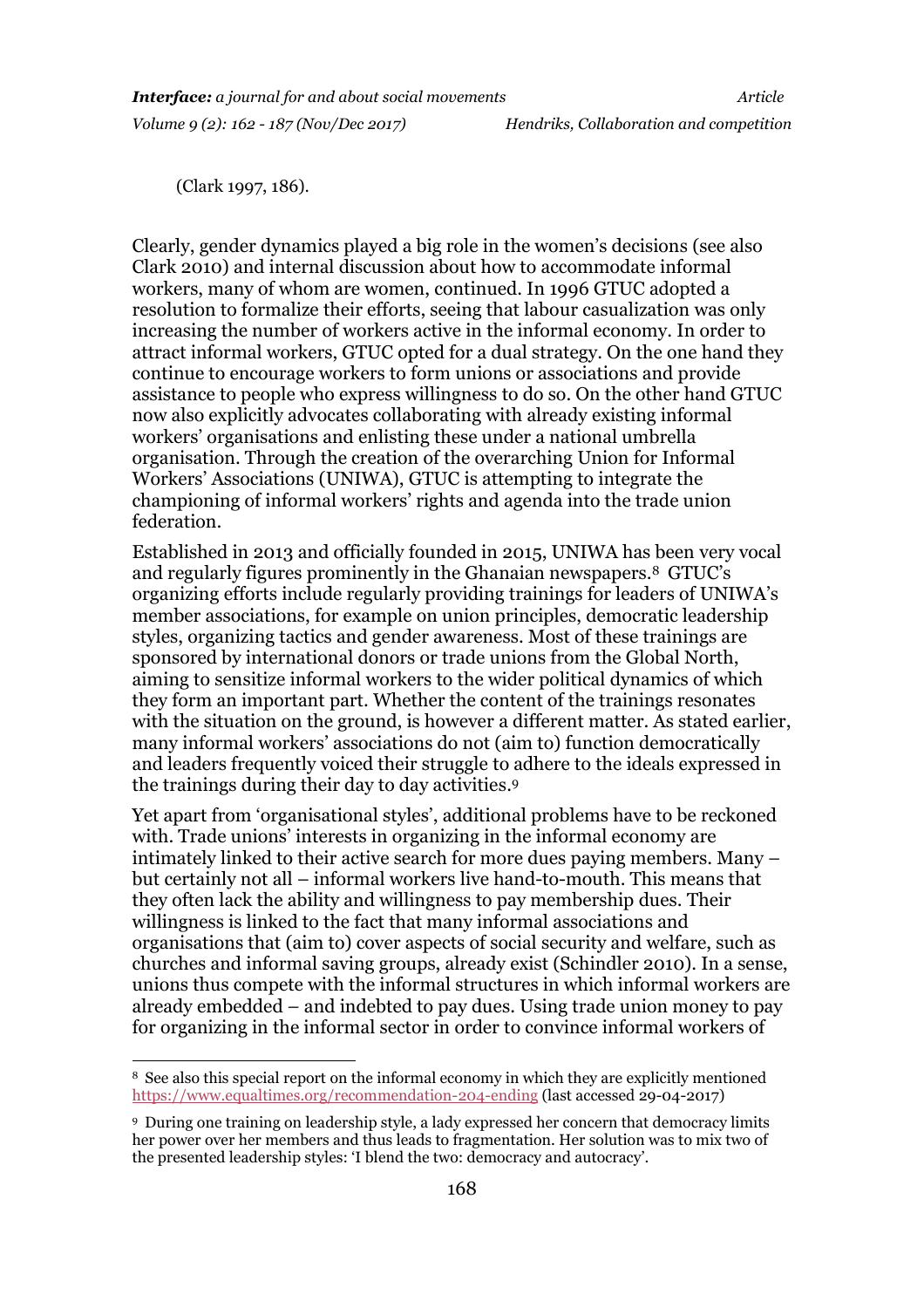the additional benefits of becoming a member is a possibility, but is not strongly supported within GTUC. Union officials told me that many dues paying members do not wish to see their fees used for this and argue that informal workers have to pay their own fees if they wish to join. Waiving fees (temporarily), as was done for UNIWA, is another possibility, but also one that is not sustainable in the long run. This, especially when considering that the need for dues paying members is among the prominent reasons why GTUC started organizing in the informal economy in the first place. A third possibility then becomes the use of external funding.

In the case of GTUC, this external funding is being provided by trade unions from the Global North with whom they are linked through their affiliation to ITUC, the International Trade Union Confederation. Examples are the Dutch trade union FNV and the Danish trade unions LO and FTF (LO-FTF). Several German foundations such as the Friedrich Ebert Stiftung and Rosa Luxemburg Foundation also frequently contribute(d), as does DANIDA, Denmark's development cooperation agency. Transnational organisations such as WIEGO, Women in Informal Employment Globalizing and Organizing, and Streetnet International also form part of the partners that GTUC links with when it comes to organizing events and mobilizing informal workers, without incurring substantial costs themselves. But, as I mention later on in this paper, working with donor funding is not a bed of roses; it creates additional challenges of accountability, representation and unity (Lindell 2009, 2010a, b, c).

#### **Informal workers and collective action**

According to Lindell, informal workers were long thought of by governments and economic institutions as having no, or only limited agency (2010a, b, c). This misconception has however been refuted by scholarly work that shows that within the turmoil of capitalism, informal workers 'develop their own leverage in the form of enterprise associations, ethnoreligious networks, political connections, and even alliances with labour unions to push their own agenda, with varied implications for governance outcomes' (Meagher and Lindell 2013: 69, cf. Lindell 2010a, 2010c, Lyon 2003, Awuah 1997). The assumption that informal workers have not organized because they are not organized according to trade union principles, is thus problematic and unfounded. Today, organizing in the informal sector is an important topic, not in the least because of the seemingly ever-growing number of workers active in the informal economy and informal workers' prominent place in plans to reduce poverty and (gender) inequalities globally (Chen 2012).

In democracies, collectivities have more voice than individuals do. This is why collective action is considered to be the most beneficial way to create political leverage (Lindell 2010a, Lindell and Utas 2012, Magure 2015). But collective action is not solely instigated or generated by formalized organisations. We need to look for additional ways that informal workers have organized themselves. Bayat, for example, argues that informal workers sustain 'passive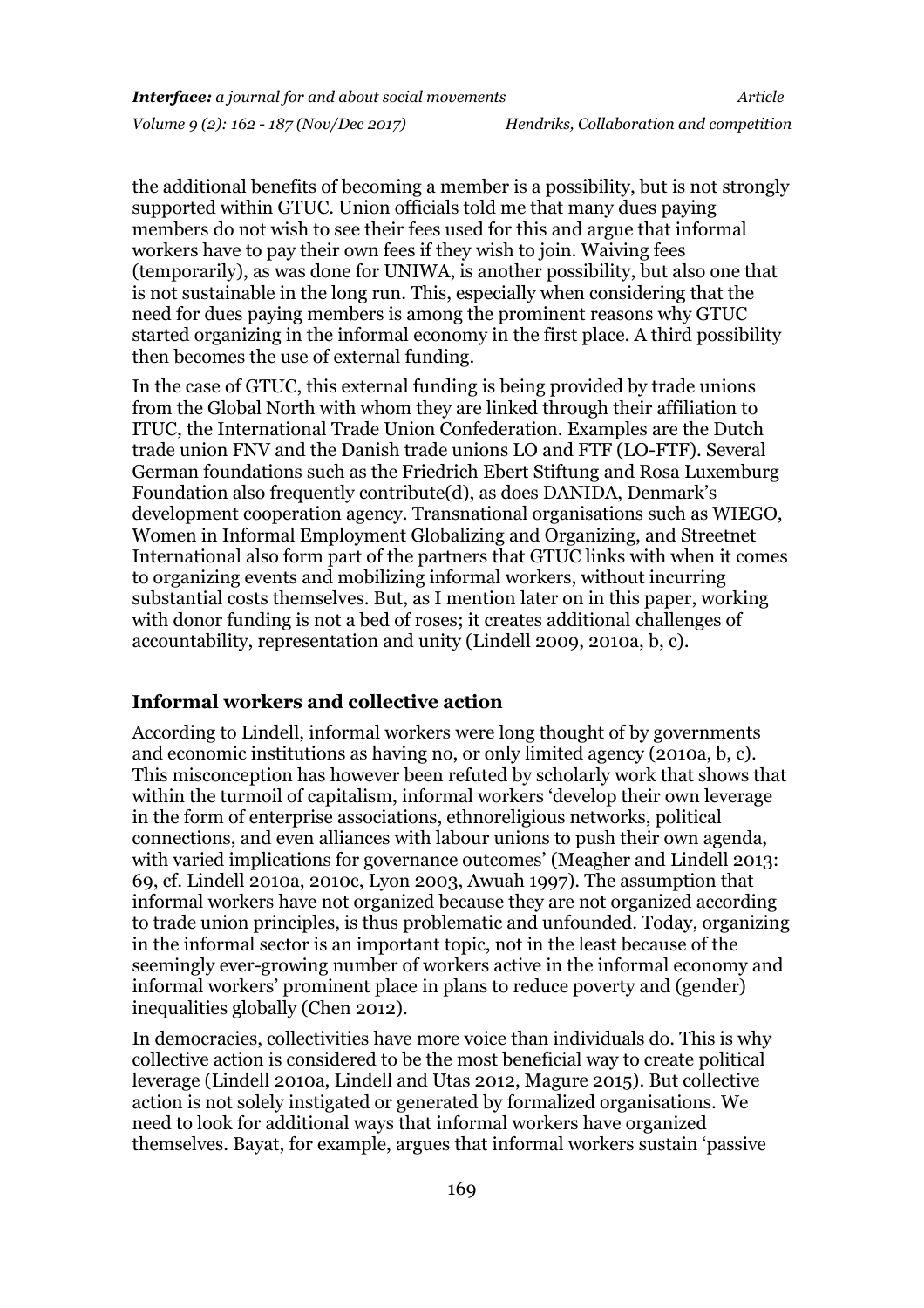networks' which they can "switch on" when their subsistence is being threatened (1997). This renders *ad hoc* collective action possible, without placing organisational burdens on (groups of) individuals. An example of these kind of 'politics of informal people' is 'quiet encroachment': a non-oppositional way of claiming one's space and one's share of the city, for example by continuing to sell one's goods in an area where this is not (or no longer) allowed (Bayat 1997, 2000). Bayat contends that this tactic is often used in societies where 'traditional institutions serve as an alternative to civic associations and social movements' (1997, 68). In this paper, the case of Makola market and its traders provides an empirical example to illustrate this point.

In his working paper '*On the informal economy: the political history of an ethnographic concept*', Hart elaborates on the concept he coined and emphasizes that 'we need to know how formal bureaucracy works in practice and, even more important, what social forms have emerged to organize the informal economy' (2009). It is on this note that I want to take the reader to Makola market and to introduce the social movements and organisational structures that emerged there.

### **Methodology**

This paper is based on information that I gathered during ethnographic fieldwork in Accra, Ghana, from September to November 2016. The fieldwork was conducted in the context of the INCLUDE research project 'Increasing Political Leverage of Informal and Formal workers' Organisations for Inclusive Development: The cases of Ghana and Benin'. The research consortium consisted of several stakeholders including researchers from four different research institutes and universities from four different countries (Belgium, Benin, Ghana and the Netherlands), representatives from trade unions of Ghana, Benin and the Netherlands and informal workers' organisation representatives of Streetnet International and UNIWA among others.

The bulk of the data I collected consists of field notes made during participant observation at the 31st December textile section of Makola market. During these market visits I worked closely with my research assistant, a recently graduated Ghanaian woman. Most of the interactions with the traders, both the informal chats and interviews, were in English but sometimes in *Twi*. We would arrive at the market around 8.00 am, when most traders had opened up shop, and stay until 2.00 pm when traders would eat lunch, take a nap and, around 4.00 pm, start closing up shop. There were three reasons why some traders were unwilling to speak to us. First, the economic situation meant that many were not interested in spending their time chatting to someone who was not going to buy their goods. Second, they seemed wary of foreigners wanting to know how their business was doing. They also often mentioned that many people, including 'other *obruni'* (whites), had come to hear about their challenges, but they never heard from them again, or benefitted in any way. Third, my research took place during an election which meant that questions regarding challenges, organizing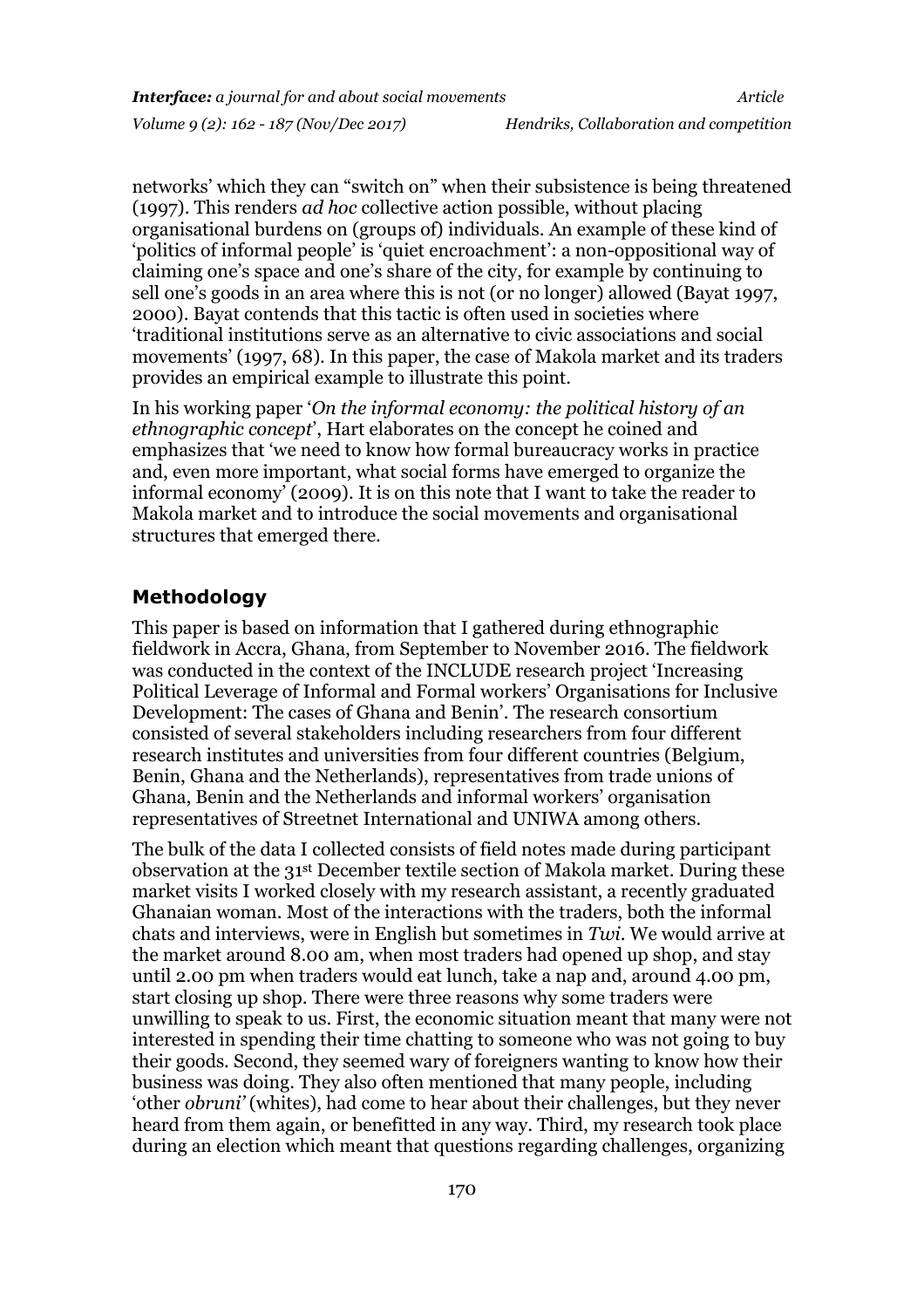and organisational allegiances were highly politicized. Although the traders' suspicions never completely vanished, some did seem to get used to having us around and opened up more during the last weeks of the fieldwork period. Before commencing the research I requested permission from both Makola's market queen and the textile traders' commodity queen.

In total, I spoke to approximately 40 cloth sellers. Half of these chats were brief informal exchanges on how their business was going, whether they were members of an organisation, which challenges they faced and how they would like these to be addressed. Approximately 25 traders allowed us to sit with them for a prolonged period of time and participated in semi-structured interviews that lasted between 1 and 2 hours. During the interviews I brought forward topics that I wanted to discuss, but conversation flowed freely and the interlocutors' interests guided the talk. There was no fixed order in the way I addressed the topics and each interview went differently. We also made clear beforehand that if customers would show up, they could be assisted – which many of our interlocutors took to heart. All traders agreed to let me take notes during the interviews, and some even checked to see whether I wrote down certain details of their stories correctly. No audio recordings were made due to the acoustics in the market and out of respect for the politically sensitive nature of the conversations. Whenever I was in the market, I made a point of passing by those with whom I had already spoken, to greet them. This courtesy appeared to be greatly appreciated and traders often made time for additional conversations on a wide range of topics. Some traders however remained suspicious of our presence, fearing that we were verifying their story with other traders or double-checking because we did not believe what they had told us. I tried as much as possible to address these concerns, but I recognize that I have not been fully able to do so which meant that some traders were not interested in interacting with me.

In addition, I interviewed officials with Ghana's two trade union centres: GFL (Ghana Federation of Labour) and GTUC, and attended meetings. I also interviewed international donors active in the informal sector and visited seminars and workshops organized for market women and informal workers. I also visited a meeting of the Greater Accra Market Association (GAMA), where the market queens and their assistants of all 70-something markets in Greater Accra Region come together. Due to the elections, government officials were often busy campaigning and hesitant to discuss or comment on current matters. In total I interviewed 37 government officials, municipality representatives, NGO-staff members, market leaders and union officials. These interviews were semi-structured and took place in the offices of the respective interlocutors. After receiving permission, some of these interviews were audio recorded.

Being a white, Dutch, unmarried, young woman meant that many traders anticipated that I was working for an NGO or looking for suitable people to enrol in a (profitable) programme, for example for the trade union. I was also often asked about my personal political preferences, because my fieldwork coincided with the election campaigns. By reading the daily newspapers I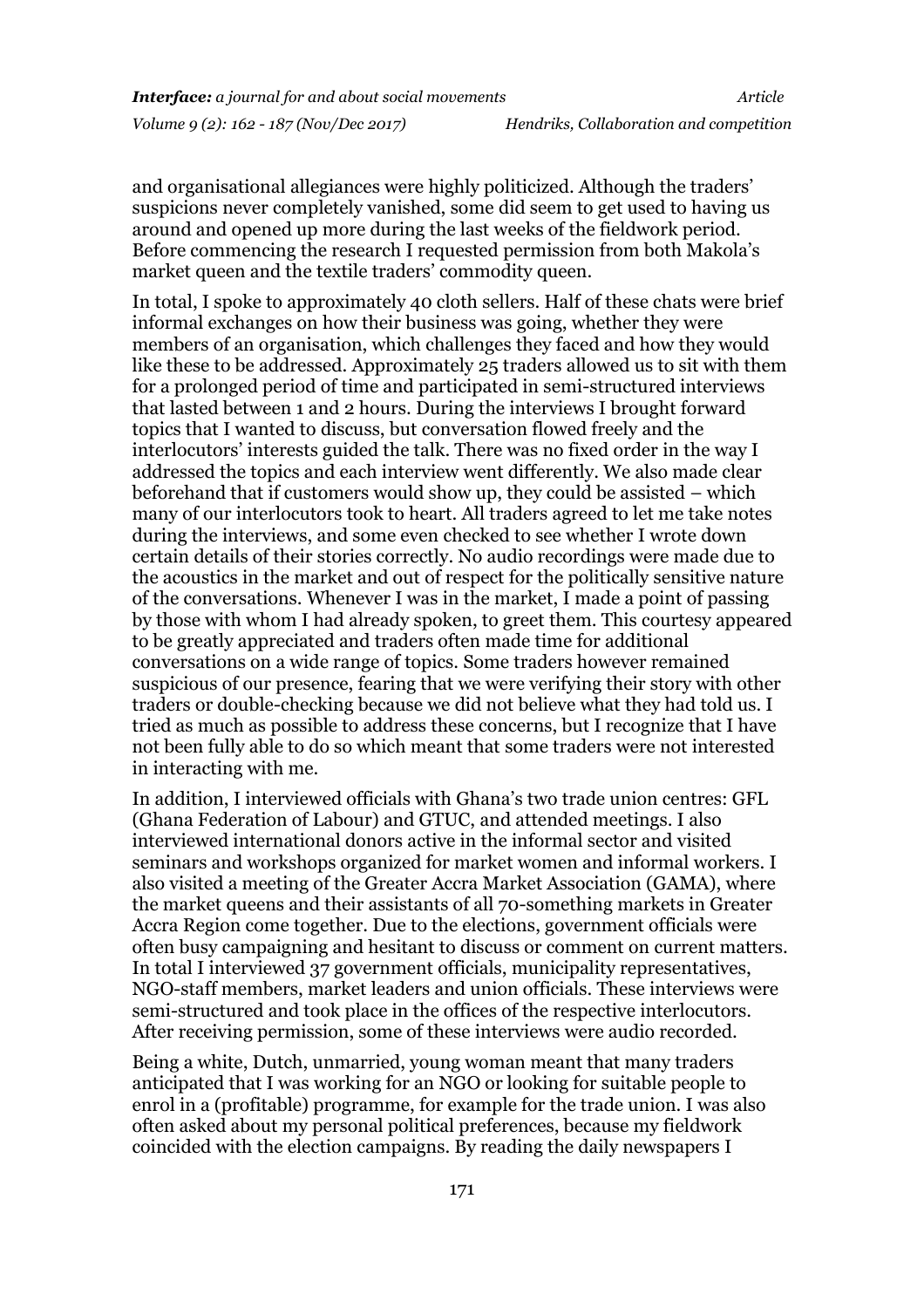continuously attempted to transform these 'interrogations' into more informal chats and reflections on Ghana's political landscape. This was difficult at times, but it also generated helpful insights. All participants in this research were aware of the fact that I was conducting research and what the aim and topic of my research were. If needed, I showed a letter of endorsement from my institution, confirming my position as a researcher and the topic of my interest.

#### **Makola market**

Ghana, having figured prominently in the Black Atlantic, has a long history of transatlantic and (inter)national trade (Gilroy 1999, Robertson 1983, Clark 2010). Although Ghana's biggest market is located in Kumasi in the centre of the country, much of the trade also took place along the coast. This is where we find one of Ghana's best-known markets: Makola. Located in Accra, Ghana's capital, it is referred to in the literature as 'the queen of Accra Markets' (Robertson 1983, 469). Hundreds of thousands of shops, countless shoppers and thousands of informal workers can be found here every day. In a way, Makola exemplifies the informal economy; harbouring immensely diverse goods, clientele and activities.

During my first visit I was struck by the noise, generated not just by the people present, but also by the cars and busses passing on the nearby road. I was overwhelmed by the chaotic ambiance and the utter explosion of smells, colours and produce; completely lost in this economic focal point. Yet, after several visits, I began to realize that there is more order in this chaos than there seems to be at first glance. At the outer rims of Makola, before entering one of the main gates, ambulant traders walk around while carrying their goods on their heads. Just in front of the gate, a whole square is occupied by the same traders every day: the lady selling pig feet always sits next to the lady who sells fish and the two ladies who sell vegetables and tomatoes. They stick to the same order of shops even though no permanent structures oblige them to do so. This is different inside the market, where small buildings and containers form a maze of roads, fully decorated with everything that is on sale.

When Makola was built, in 1924, many people in Accra relied on it to buy their daily food (Grant and Yankson 2002, Robertson 1983). Most of the vendors and traders were (and are) women, 'as is often common in West African outdoor markets' (Jamison 2003, 10, Clark 2010). Initially, Makola market was intended to be a wholesale market, located just outside of town with ample space to park. However, Ghana's urbanization caught up with (what was mainly colonial) city planning and slowly engulfed Makola and its surrounding areas (Grant and Yankson 2002). When the Ghanaian economy stagnated in the 1970s, the government looked for a scapegoat and blamed the market women for everything that was going wrong: 'the market women, because of their *visible* role, were forced to bear the brunt of the public displeasure provoked by shortages in goods, *invisible* inflation, decline in terms of trade, corruption and incompetence' (Robertson 1983, 469, emphasis in original, Britwum 2013, Clark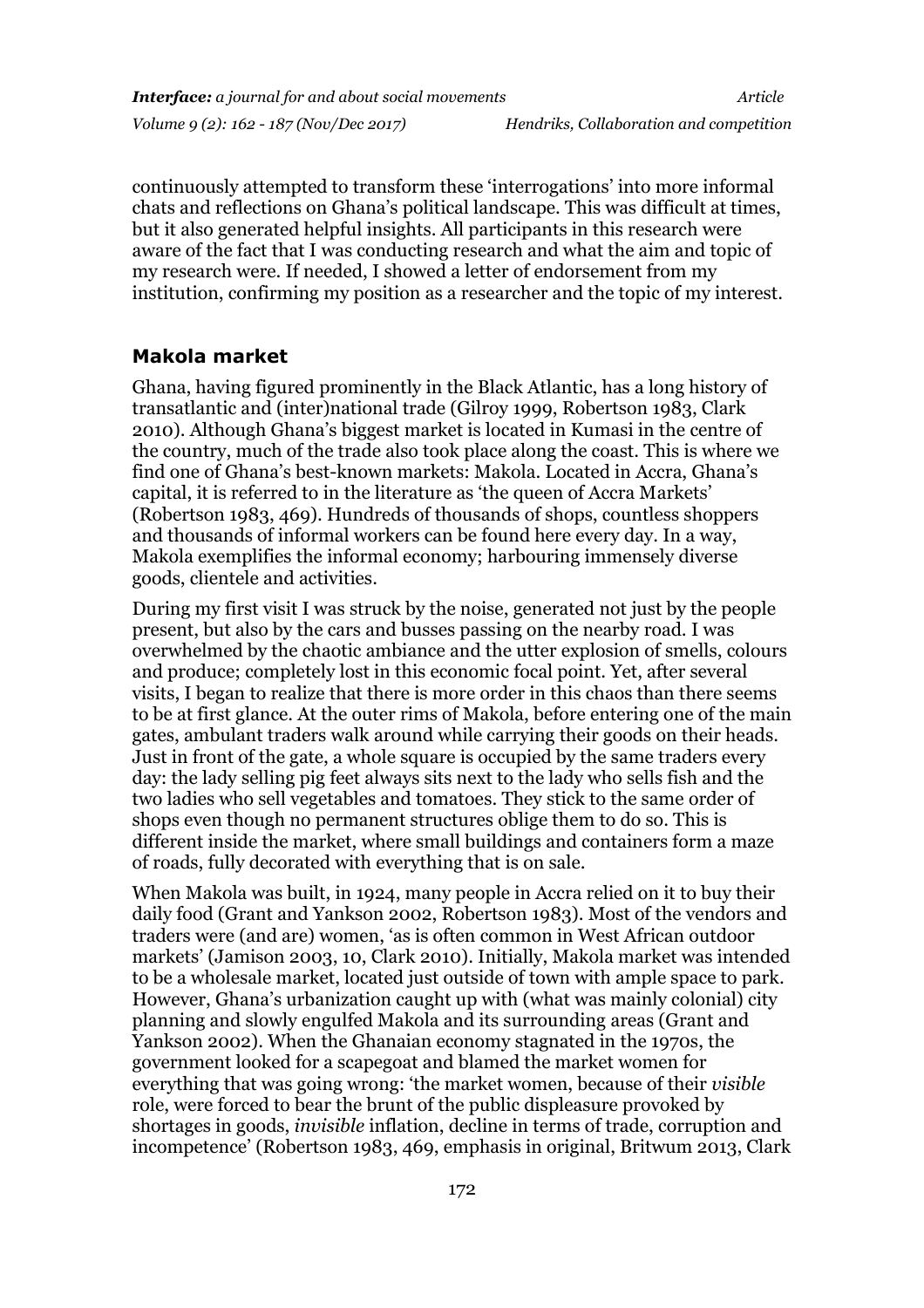2010). This eventually led to Makola's destruction in 1979, as a desperate attempt by the government to "improve" the Ghanaian economy (Grant and Yankson 2002, Robertson 1983, Clark 2010).

After the destruction market women rebuilt as much as they could, but Makola 2 was again destroyed in 1981 (Robertson 1983). Several market leaders I spoke to described this period with tears in their eyes, narrating the fear they felt and the hardships their mothers had had to endure. Luckily, after realizing that the destructions hadn't improved the economy, the government decided to reconstruct Makola (Grant and Yankson 2002). Today, 'Makola as a marketplace consists of four officially recognized parts (31st December Market, Annex II Market, Tema Station Annex and Kwasea Guasu) and many more loosely associated subsections' (Thiel 2015, 11). The 31<sup>st</sup> December market, where I conducted most of my fieldwork, was officially opened by President Rawlings on the 31st of December in 1986. Nowadays, under the auspices of Chinese developers, a big shopping mall is being constructed right next to it. This is part of a broader development because, as the municipal authorities explained to me, Ghana's markets 'need to be more modern so they fulfil the needs of our times'. According to the Accra Metropolitan Assembly (AMA), Makola is in urgent need of 'modernisation' and 'renovation' (see also Hobden 2015 on the increase of modern shopping malls in Ghana).

Like most markets in Ghana, Makola is traditionally ruled by a powerful market queen (Asomani-Boateng 2016, Britwum 2013, Clark 1997, 2010). She settles disputes and interacts with the municipality, supposedly always keeping the interests of the market and its vendors at heart. Makola's market queen is also a key figure when it comes to engagements with AMA concerning the potential modernisation of the market. In the next section I describe market queens and their activities in more depth.

#### **Market queens**

Ghanaian markets, although seemingly chaotic when visited for the first time, are in practice highly organized. For starters, all traders selling in a market are members of the commodity association of the commodity that they sell (Clark 1997, 2010, Britwum 2013, Fallon 2003). If a trader sells onions, they become a member of the onion association, if they sell textiles they become a member of the textile association etc. And 'although membership in the association is voluntary, in reality one can hardly legitimize his or her place in the market without belonging to an association' (Asomani-Boateng 2016, 186). All of the traders with whom I spoke, were members of a commodity association. They referred to this membership as 'automatic'.

Each of these commodity associations is headed by a 'commodity queen' (Asomani-Boateng 2016, Clark 2010). So there is an onion queen, a textile queen etc. 'To be selected as a commodity queen, one has to command respect from the group; be humble, diligent, and courageous; have foresight and intelligence; and command loyalty' from the members of the association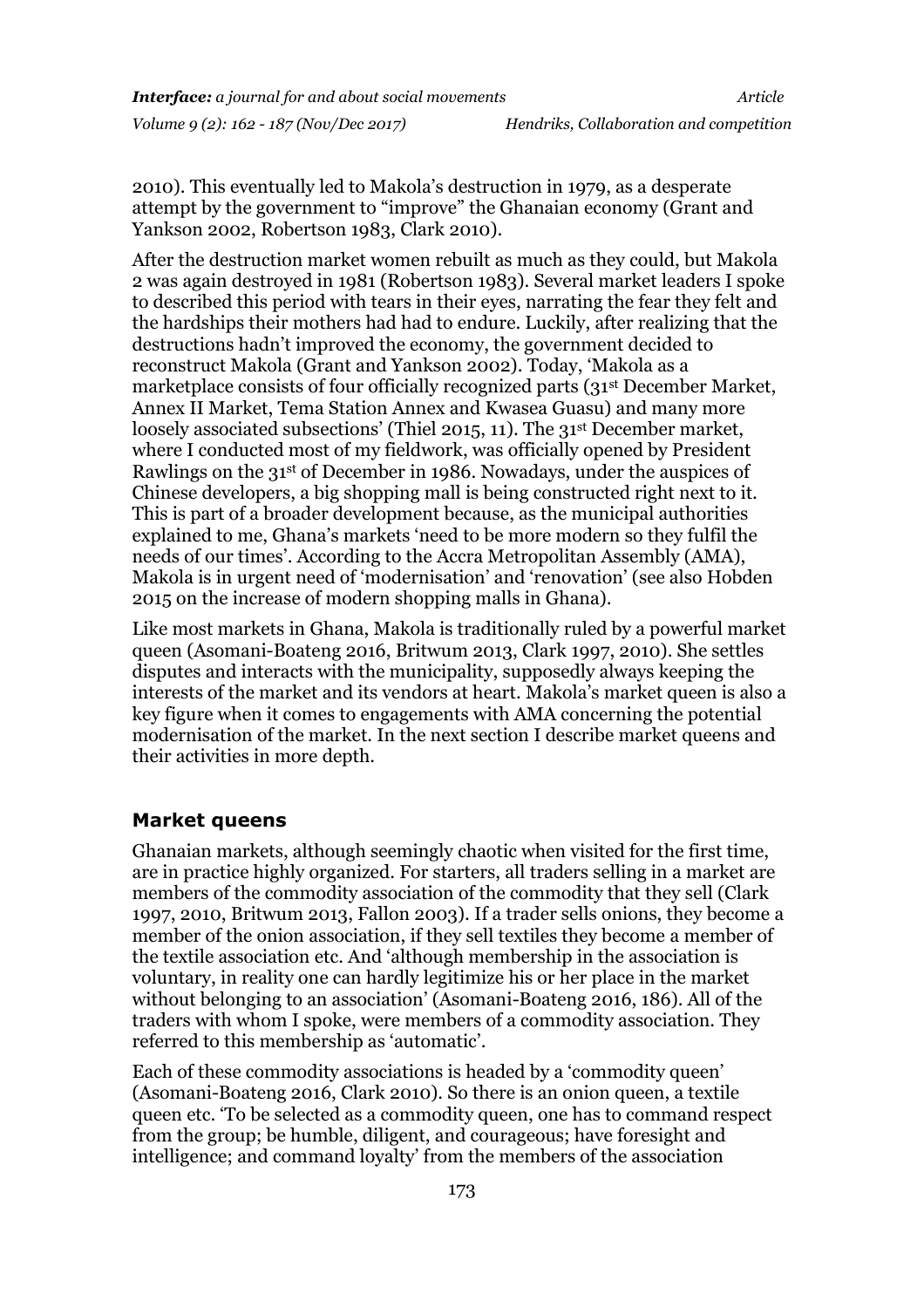(Asomani-Boateng 2016, 186). The commodity queens solve disputes that occur between members of the association and they are involved in price setting and bargaining when it comes to tariffs: members of the association can be both wholesalers and retailers. In the case of the textile traders in Makola's 31st December market, wholesalers tend to sell materials to their fellow textile traders as well as engaging in retailing with customers. This has also been extensively documented for the tomato queens who are involved in organizing the ways in which the freshly harvested tomatoes reach the market areas (see Britwum 2013, Lyon 2003 and Clark 2010 among others). Commodity queens also allocate selling spaces to their members, organize market-clean ups when they see fit and, sometimes, assist in revenue collection (Asomani-Boateng 2016, Clark 1997).

Commodity association members pay regular contributions to the association which are used to assist each other in times of sickness or in case one of the members passes away: extra contributions are then collected which are used to pay for the funeral, which is an important cultural event (Clark 1997, Clark 2010). Commodity queens are expected to attend the funerals of their members to signify the importance of the group. Some commodity associations also function as informal credit schemes, referred to as *susu,* by having members contribute a small amount every week or month and distributing this to one selected member (Schindler 2010, Asomani-Boateng 2016). By remaining in the *susu* scheme, debts are automatically paid off over time. Also, traders hardly default on these payments to the association because of the social pressure and importance to maintain a position of credibility vis-à-vis their competition and clients in the market (Schindler 2010). The commodity associations thus 'provide economic and social benefits for their members' (Awuah 1997, 407, Clark 2010). Clark refers to them as 'cohesive collegial sets' which is interesting because apart from being colleagues, traders are also each other's competition (2010). The latter partly explains why, when a commodity queen is chosen by the members of her association, her ability to settle disputes is the most important characteristic that they look for (Clark 1997).

The queens of all commodity associations are, supposedly, in regular contact with each other and together they choose an overall market queen from their midst, with the help of a council of market elders (Clark 1997, 2010). This market queen rules over the overall market, but has no 'jurisdiction' within a particular commodity association other than her own. Traditionally, the market queen often hails from the larger and more important commodity associations, such as the ones selling yam, tomatoes or textile (Clark 1997, Greenstreet 1972). This organisational form can be traced back to the beginning of this century and market queens' positions can be likened to that of chiefs (Clark 1997, Clark 2010, Britwum 2013). Queens 'are elected by their elders for life, and can be destooled by them in case of bad conduct' (Clark 1997, 184). But, unlike chiefs, market queens rule only over market traders, who are mostly women. Their following is thus highly gendered and defined 'by occupation rather than residence or citizenship, as in community leadership, or kinship as in lineage leadership' (Clark 1997, 184). Also, although market queens rule over the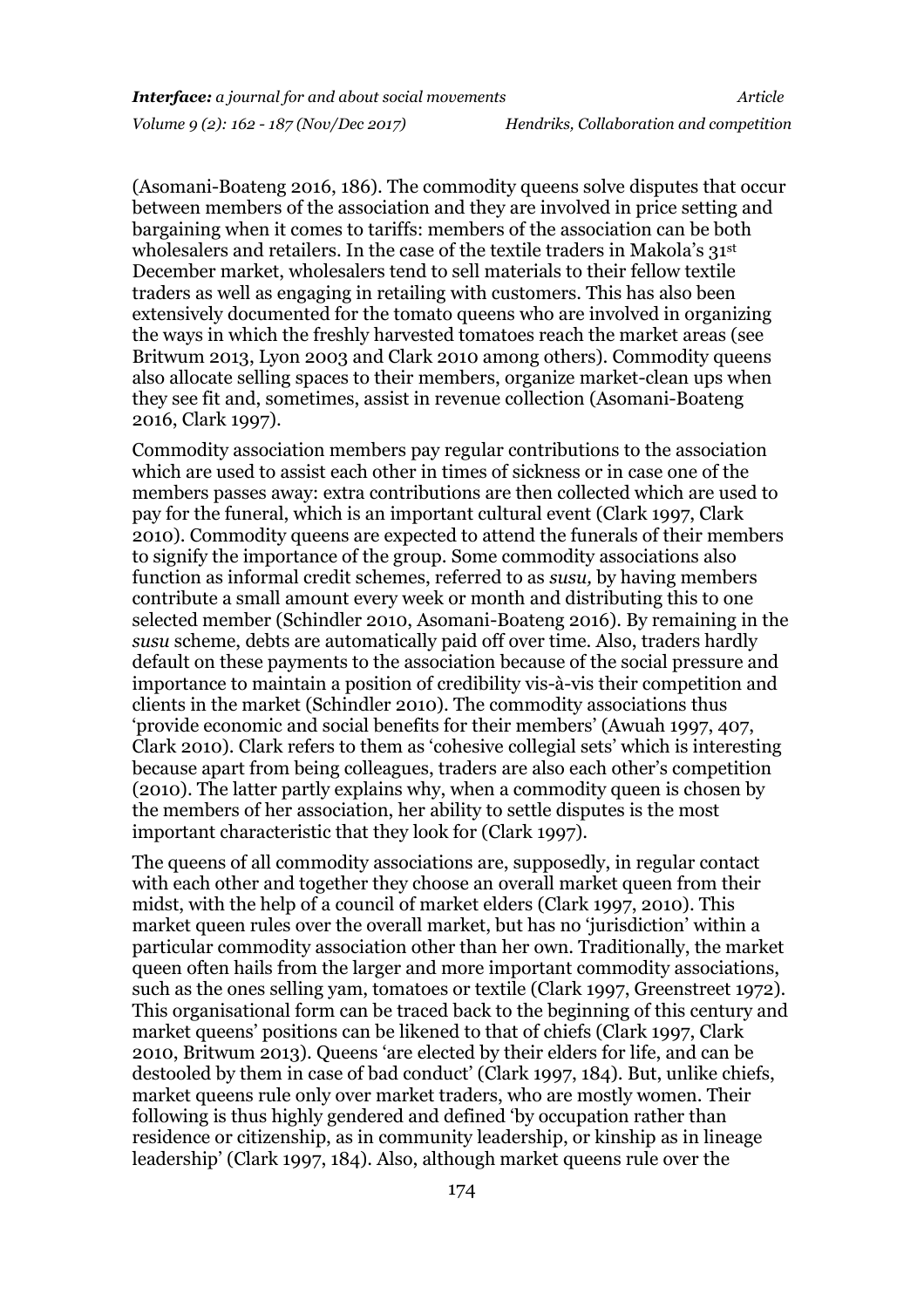market, they do not rule over the land that the market is on, nor are they officially recognized in chieftaincy hierarchies or government bureaucracy (Clark 1997, Britwum 2013, Thiel 2015, 60).

Market traders look for specific qualities in their market queen. First of all she has to have a good track record of functioning as a commodity queen in her own association. She also has to be wealthy: a queen needs to be financially able to regularly attend – expensive – ceremonial gatherings such as funerals and meetings, which means that she will have less time to work as a trader (Clark 1997, Lyon 2003). The market queen is also supposed to have a nonconfrontational character and be able to smoothen out conflicts swiftly, or at least before they escalate (Clark 1997). This is in everybody's interest, because traders often work side by side on a daily basis for many decades. Like the commodity queens, the market queen is able to give punishments and fines, which reinforces her authority over market traders. Traders hardly oppose the market queen, not only because she has the power to decide who can and who cannot trade in the market, but also because they rely on her support in case they find themselves in a conflict in the future. Even when they disagree with the queen's judgement, 'the fear of complete ostracism encourages member traders to accept' her ruling (Clark 1997, 195).

Succession of market queens does not necessarily take place in hereditary fashion: the market's council of elders appoint the successor whom they deem to be most suitable (Clark 1997). As Makola's market queen put it: 'we don't vote. We appoint and approve'. It does however often happen that a market queen uses her reign to prepare her daughter for the position, which makes them a strong candidate in the eyes of the council of elders and many market traders.

In 'her' market, the market queen is the leader of the general traders association, which is present in every market in Ghana. In the case of Makola market, this association is called the Makola Market Traders Association (MMTA). It consists of representatives of several commodity associations and they support the queen in executing her tasks. Because of the large number of markets in Ghana, the market queens of all markets have also organized themselves per administrative region. Ghana has ten regions and each hosts a regional chapter of the market queens' associations. In the case of Makola market this is the Greater Accra Market Association (GAMA). The regional associations of all ten regions together form the national chapter of the market queen's network.

The above described archetypal functioning of market queens developed over centuries and has facilitated national, international and transnational trade relations throughout history and the present. However, considering it as the 'traditional' structure of market governance in Ghana, should not lead to assumptions about the ways in which it functioned or will function in the near future: the structure is anything but static (Clark 1997, 2010 Asomani-Boateng 2016). Markets exist in society and therefore shape and are shaped by developments in society at large. This becomes evident when looking at one of the most important roles that a market queen has: she not only represents the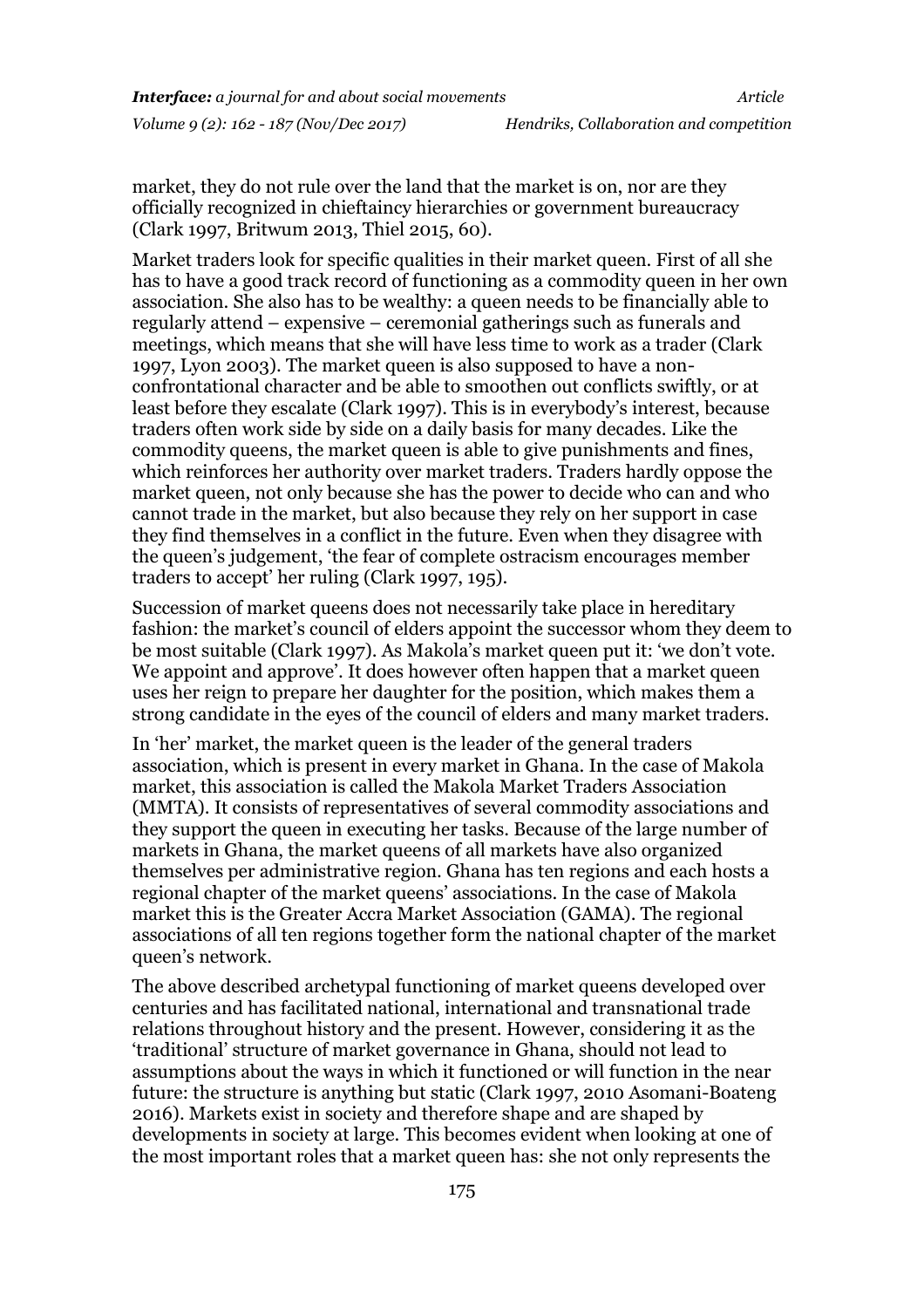market within the structure of market governance, she is also the market's representative to the outside world. Ghana's tumultuous independence struggle, later followed by democratization and the current partisan political system, severely influence both what it means and what it takes to be(come) a market queen (Clark 2010).

In the 1950s and 1960s 'women participated in the anti-colonial struggle and boycotted policies, such as taxation, implemented by the colonial government' (Fallon 2003, 529). They assisted Kwame Nkrumah's movement financially but they also contributed organisational power and encouraged others to 'rally behind the leaders of the independence struggle' (Drah 2014, 15). Of all the 'other social, religious and occupational women's groups, the market women were most influential' (Drah 2014, 15). The market traders, personified by the market queens, were at the forefront of these actions because they were well organized and connected to the wider (urban) governance system and national authorities. The queens' strong personalities, powerful economic positions and effective organizing both within and outside of the markets, contributed greatly to the eventual victory of independence (Fallon 2003, cf. Drah 2014). This glorious position however radically changed once Ghana's economy began to suffer.

At the end of the 1970s and early 1980s, market women came to be 'targeted as enemies of the state', being held accountable for inflation and steep price rises (Fallon 2003, 530, Clark 2010). Market queens came to be seen as corrupt, representing the many market traders who were 'stealing' money from the population by selling commodities at expensive prices. The destruction of markets that subsequently took place throughout the country symbolized the public's feelings of discontent (Clark 1997, Robertson 1983, Clark 2010, Fallon 2003). Rawlings, who was in power at the time, however quickly realized that he needed to maintain a close relationship with the market women in order to prevent them from turning against him, like they had with the colonial rulers. He started a women's organisation in 1982: the 31st December Women's Movement. 'The group's ostensible purpose was to encourage women to become involved economically, socially, and politically in the state; however, it acted as an apparatus to mobilize women under' his political party (Fallon 2003, 530). In 1985, Nana Konadu, Rawlings' wife, became the movement's president (Fallon 2003, Thiel 2015, 13). Makola market's 31st December area is named after this movement and is therefore intimately associated with Rawlings' political party, the National Democratic Congress (NDC). This serves Makola's traders well during the times that this party is in power, but it is to their detriment when another political party is in office.

Since the democratic transition in 1992, the two largest political parties (NDC and New Patriot Party) have alternated rule, hence Ghana's political system has become characterized by partisan allegiances (Bob-Milliar 2012, Crawford 2009, Paller 2014). Through their wide network of connections to local and national government agencies, the market queens have become fully implicated in this. By associating themselves with one political party, queens are able to tap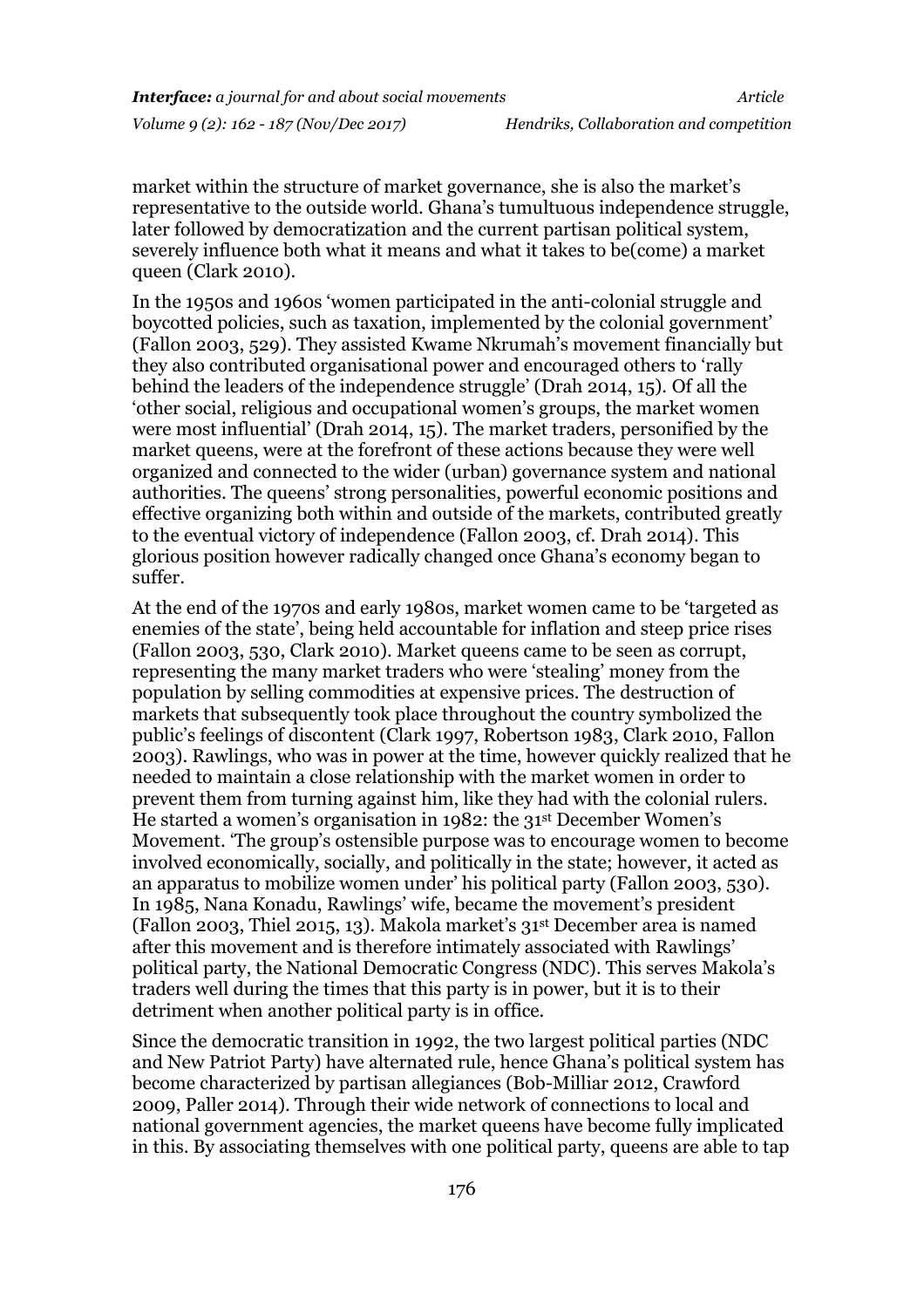into a pool of (political and) financial resources, which they use to obtain infrastructural improvements in their markets, increase the visibility and improve the image of market women in society. Makola's queen, for example, aligned herself with the – now former– NDC government and managed to secure a position within the municipal authority: the Accra Metropolitan Assembly (AMA). <sup>10</sup> By having a seat at the table, she frequently used the political stage to argue for a stronger position of market women. She also joined forces with the ministry of Gender, Children and Social Protection by assisting in the organisation of the first 'National Market Women Conference' on October  $24<sup>th</sup>$  and  $25<sup>th</sup>$  2016. This conference was aimed at 'empowering market women for economic prosperity' and the (then) first lady was the keynote speaker.<sup>11</sup>

Using her political network, Makola's market queen (among other queens) has become widely known in Ghanaian society, in which informal institutions and personal rule – especially in the urban areas – are very common (Paller 2014). Yet this should not be taken to mean that market queens rule unchallenged or have a monopoly on organizing in the market, as the next section will make clear.

### **The New Makola Market Traders Union**

One market houses many different traders. Although they are all members of commodity association, many of them are also aligned to a wide range of other (informal) organisations and movements – some of them political.<sup>12</sup> Many textile traders told me about their church groups, *susu* circle or the groups of women from their neighbourhood or villages of origin, whom they regularly meet up with. "We are just by ourselves, no protection", one cloth seller told me, so she joined multiple groups and makes use of the complementary services they offer. Another lady explained that she had tried to form an association, but it had failed: 'we are all far and busy with our own stall, there was no time to leave our stores to go for meetings so it failed'. Being too busy with one's business was often mentioned as a reason for not joining additional organisations apart from the commodity association. The Constitution of the Republic of Ghana safeguards the women's rights to join organisations: 'all persons shall have the right to (...) freedom of association, which shall include freedom to form or join trade unions or other associations, national or

<sup>-</sup> $^{10}$  NDC lost the elections that were held on December 7th 2016.

<sup>11</sup> [http://globalnews60.com/2016/10/maiden-national-market-women-conference-ends-in](http://globalnews60.com/2016/10/maiden-national-market-women-conference-ends-in-high-hopes/)[high-hopes/](http://globalnews60.com/2016/10/maiden-national-market-women-conference-ends-in-high-hopes/) (last accessed 29-04-2017)

<sup>12</sup> Partisan politics play a big role in everyday life in Ghana and also in the emergence of different organisations and social movements that (cl)aim to represent market traders. Discussing the in-depth intricacies of this aspect of social reality goes beyond the scope of this paper. I do refer to the partisan system in cases where political allegiances appear to (have) play(ed) a decisive role.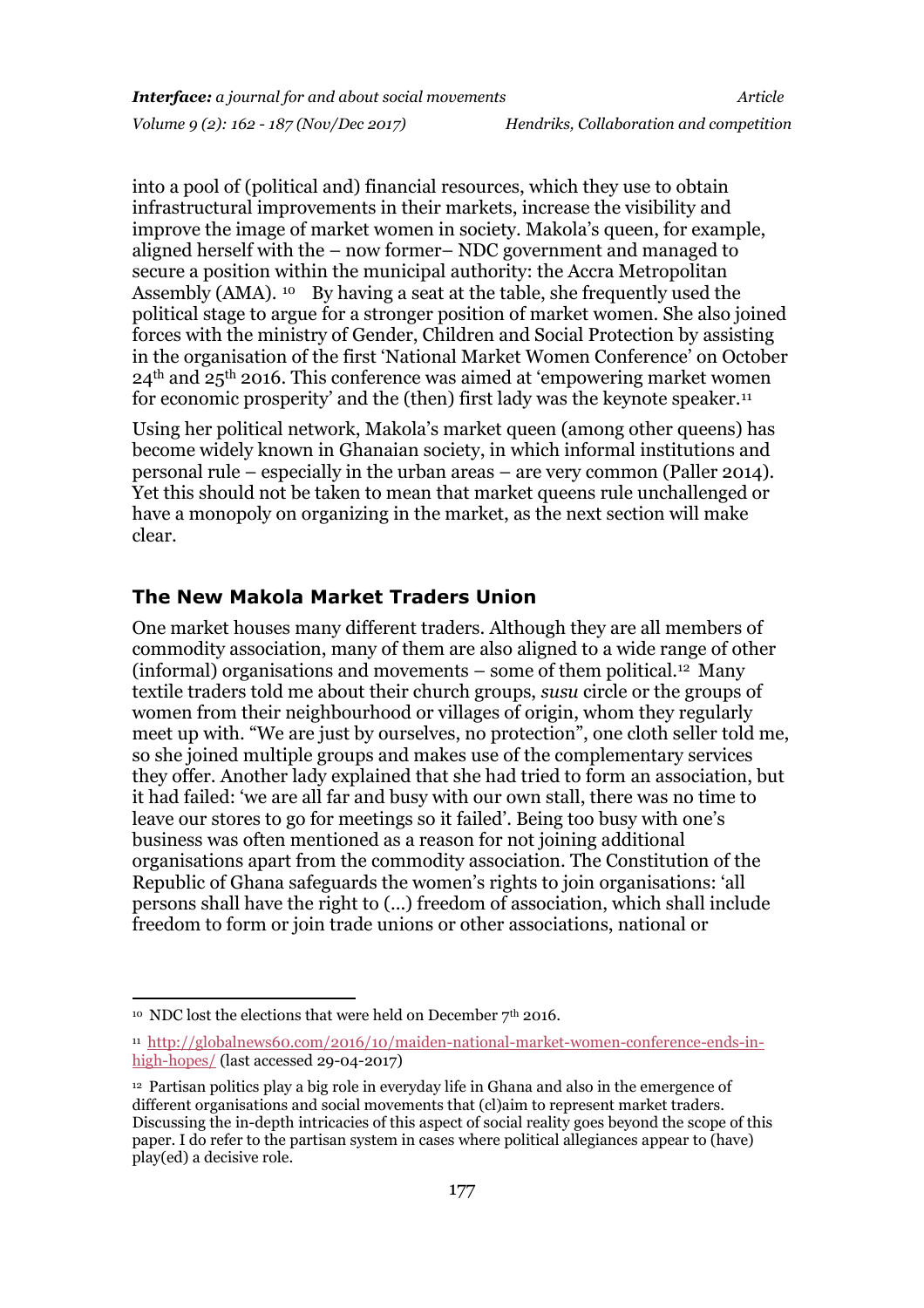international, for the protection of their interest'.<sup>13</sup> It is this latter right that has enabled the activities of one textile trader in particular: she started a trade union in Makola market.

Her shop is rather small and when I came to talk to her I was impressed by the amount of fierceness that a slender, now elderly lady is able to radiate when speaking on issues that market traders face. Her health no longer allows her to be present in the market every day, but she speaks passionately of having been a textile trader since she was 'old enough to walk'. Her mother had also been a textile trader and she inherited her shop from her. She also vividly remembers the impact of the market destructions of the late 1970s and early 1980s, as she had never seen her mother so upset. According to her, this is partly why she has always been very aware of the struggles of (textile) traders and the hardships that they face. Based on her mother's past experiences, she felt that selforganisation was the only way to defend themselves against 'many market oppressors'. In 1996 she starts to speak to her fellow traders on issues of shared concern ranging from (gaining) access to a proper toilet to fixing a leaking roof. She also discusses the responsibilities of the municipal authorities (AMA) when it comes to maintenance of the market structures: all traders pay daily and yearly fees to AMA but the women are not convinced that their money is being used properly. The dilapidated state of the market infrastructure underlines their point.

After the elections in 2000, the NDC lost power and the market queens' position vis-a-vis the new NPP government became problematic: knowing that she was not 'on their side', the NPP government was reluctant to work with her. In an attempt to obtain resources to improve their working conditions, the textile trader doubled her efforts to organize her colleagues and she found a partner in GTUC. Having established contacts with them since 1999, the textile trader resembled an 'entry point' for GTUC to come into the market. Also, because her brother had become a regional minister for Greater Accra Region in the new NPP government, she had strong linkages to power. Some textile traders in Makola even say that she was officially installed as market queen because she became the government's official spokesperson for Makola's 31st December market. Makola's market queen fiercely disputes this and insists that she did not step down: to be a market queen is a lifelong position (see also Thiel 2015, 16).

Related to this dispute is however the story that the textile trader attempted to change the name of the market: by removing 'December' she hoped that it would be less closely associated with the 31st December Women's Movement, which is linked to the NDC – the opposition party at the time. Regardless of whether these stories are true, it is certainly the case that her brother's position as a minister gave her (access to) a lot of power.

Another example of this is the way in which she was able to facilitate the

1 <sup>13</sup> Available here:

<http://www.ghanaweb.com/GhanaHomePage/republic/constitution.php?id=Gconst5.html> (last accessed 29-04-2017)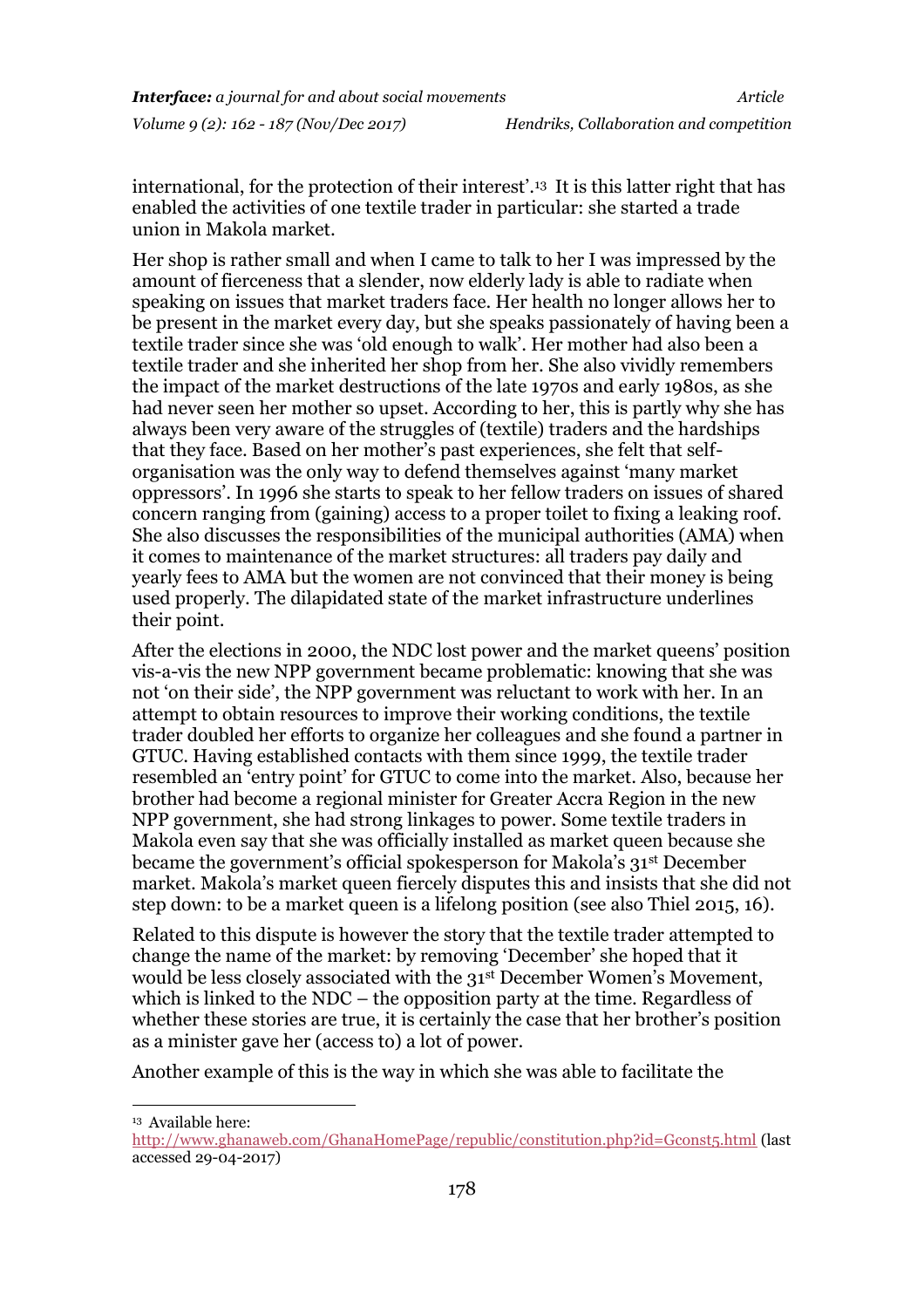registration process of the trade union that she founded with the help of GTUC in 2002 or 2003: the New Makola Market Traders Union (NMMTU) (cf. Thiel 2015, 15). Needless to say, this name is very similar to that of the queens' organisation: Makola Market Traders Association (MMTA). The adjective 'new' hence immediately created animosity, prompting the market queen to state that there was 'nothing new' about the NMMTU and that those whom it claimed to represent, were already being represented by her at all organisational levels. Yet, much to the dismay of the market queen, the NMMTU, through GTUC, subsequently had access to connections and resources which allowed them to be vocal and offer members access to trainings and workshops. When GTUC founded UNIWA, the Union for Informal Workers Associations, NMMTU was one of its founding members and they and their members are frequently offered trainings as well as mentioned in international publications.<sup>14</sup>

With the increasing global interests in organizing in the informal economy, the NMMTU became exposed to international organisations as well, who made good use of their (albeit limited) network on the ground. Streetnet International, an organisation defending the rights of street vendors, enlisted NMMTU's founder to become the President of the Streetnet Ghana Chapter, despite the fact that she had never been a street vendor: she had always had her shop in Makola. WIEGO, Women in Informal Employment: Globalizing and Organizing, also linked up with them and several of NMMTU's members were subsequently able to participate in international meetings overseas, greatly boosting their status and visibility on the international stage. On the ground in Makola however, this hardly translated into more influence due to the conflict with Makola's market queen. When asked about the NMMTU leader, one commodity queen said: 'she is nobody'. 'All she does is do things with the NGO's and so on'. She continued by arguing that NMMTU is only active internationally and outside of the market, but that they can't do anything inside the market because they are not part of the queen's structure. This conflict between the NMMTU leader and the market queens, fuels the competition between the organisations they represent.

#### **Competition**

**.** 

The labour movement, represented by the New Makola Market Traders Union (NMMTU) and the market queens' network, represented by the Makola Market Traders Association (MMTA), ultimately claim and aim to represent and defend the interests of the same group of informal workers, active in the same locality. Yet, they are often at odds and do not collaborate. How did this competition come about and what are its consequences?

The NMMTU claims to be democratically organized and prides itself on not being politically linked. Both of these claims can however be contested, as Makola's market queen likes to point out. Although NMMTU aims to function

<sup>14</sup> See for example<https://www.equaltimes.org/recommendation-204-ending>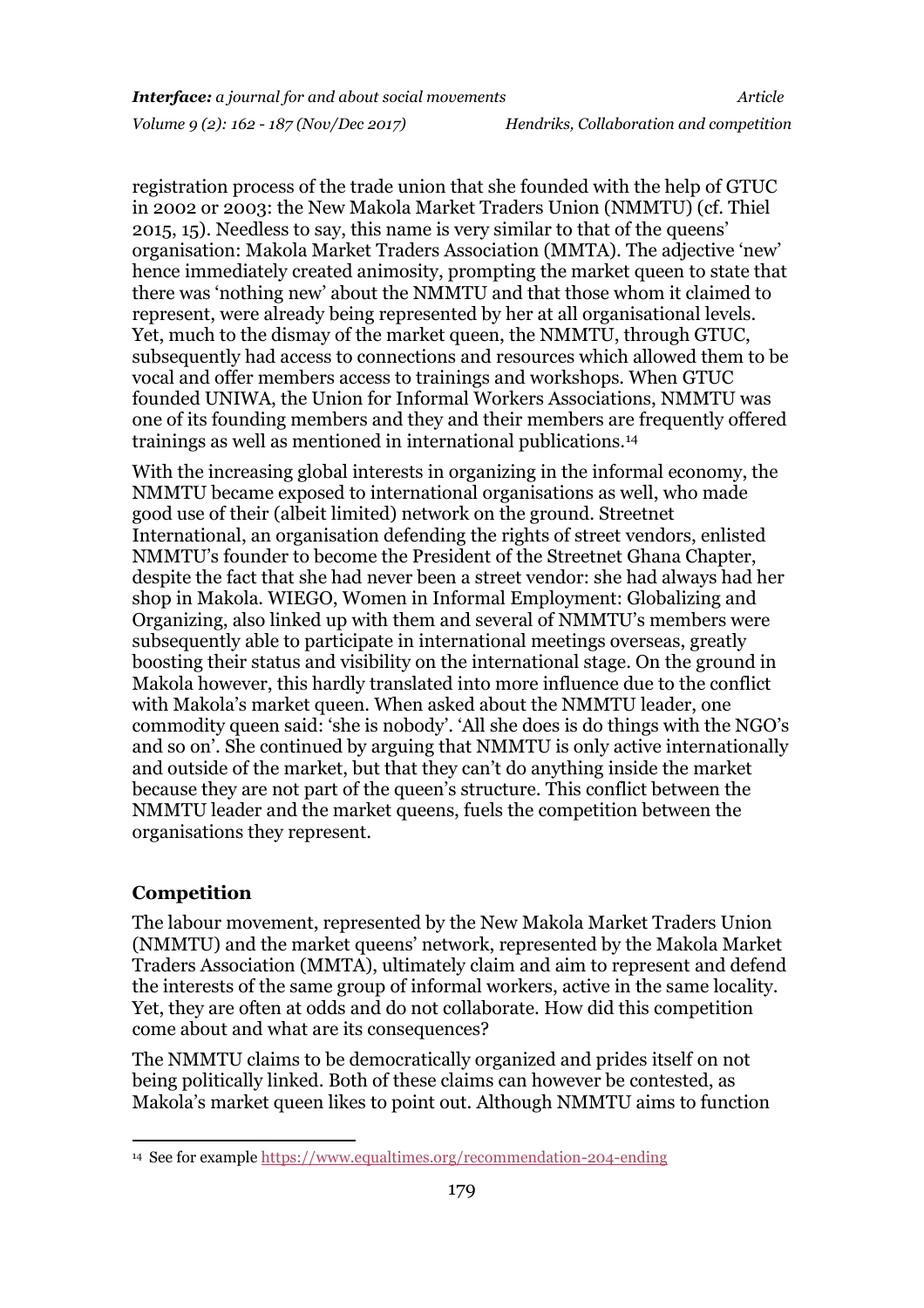democratically and according to trade union principles, its founding member is firmly leading the organisation in practice (see also Thiel 2015). Meetings do not appear to take place regularly and traders (both members and non-members) in the market are not aware of the union's activities: 'they don't tell us'. Also, NMMTU's political neutrality can be questioned based on the fact that its founding member is linked to the now ruling NPP government. This connection might be less explicit than the connection between NDC and Makola's current market queen, but it exists nonetheless. Market queens' political ties traditionally form an important part of the network they use to obtain resources and protect 'their' market and its traders (Clark 2010). Also, the queens are not organized democratically and do not claim to be: once elected and appointed as a market queen, they occupy this position for life.

These two organisational differences explain why international organisations interested in organizing in the informal economy tend to collaborate with NMMTU and not with MMTA. They do not recognize the market queens as a potential partner because of their organisational structure. Yet, the majority of traders in Makola's 31st December market are very hesitant to join or associate themselves with the union precisely because of the existing conflict between the two organisations. 'I have no interest in the union. I don't want problems', several traders told me.<sup>15</sup> Other traders mentioned that the commodity associations, which are part of the market queens' structure, already offer them what they need and that they did not wish to pay another membership fee to join yet another group. This sentiment is often reiterated because it is widely known that the union has connections with GTUC and international (donor) organisations: they are 'supposed to assist us, not take our money', one trader stated. Some union members put forward that income is needed in order for the union to become successful, but the market women are not impressed by this: 'don't let somebody tell you today is no good, [but] tomorrow', an older lady said. 'If you want to do me good, do me good now'.

Most of NMMTU's activities consist of trainings and workshops facilitated by GTUC, often paid for with donor assistance. Only a limited number of people can attend these trainings and most of the times, the leaders go themselves. 'It's always the same people' who participate and benefit, several cloth sellers said. Others commented by saying 'the money is only on one side' – meaning, with the leaders. Most of the people I spoke to thus considered the union as an income generating activity for its leaders, rather than an organisation they could join to improve their working conditions. The influence of NMMTU in the market itself, is thus negligible: it mostly exists in name and has not been very successful in expanding its membership. Tsikata argues that this has been the case for many other women's movements in Ghana as well (2009). She refers to

-

<sup>&</sup>lt;sup>15</sup> This statement has a double meaning: either they did not want to become involved in the conflict between the NMMTU leader and the market queen, or they did not want to get into trouble because of their presumed political allegiance (NMMTU being associated with NPP, MMTA with NDC). Because my research took place during election time, partisan politics figured prominently in traders' deliberations and explanations.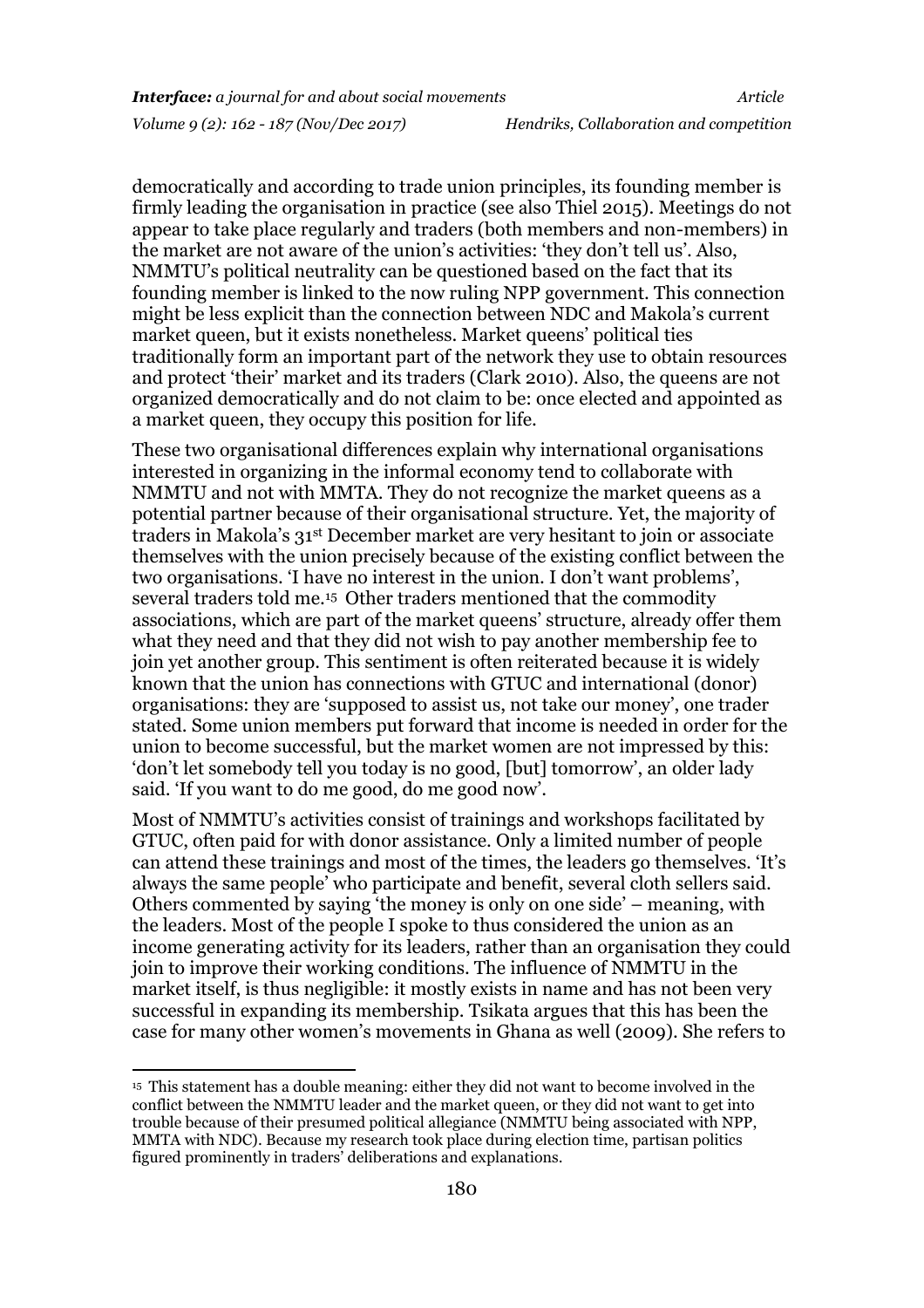this as the 'NGOization' of organisation:

*NGOization refers not to the existence of NGOs per se, but more to the growing dominance of a particular organisational form and politics characterized by the lack of a mass base, connection and accountability; donor dependence, the substitution of NGOs for civil society and mass movements; the prioritization of a professional technocratic approach over politics because NGOs cannot be overtly political or partisan; and a short-term project-based approach (...)*  (Tsikata 2009, 186)*.*

Due to its organisational structure, NMMTU is preferred as a partner by GTUC and international donors. At the same time, NMMTU does not nearly have as many members or as much influence on the ground as the market queens do. The queens' organisational structure functions more like what Bayat has described as the 'passive network' – albeit more structurally organized and culturally embedded – reaching out to many of the traders present in the market (1997, 2000). But not all. Indeed, one could argue that democratic movements are more inclusive than movements that appoint leaders for life. However, both types of organizing create so-called 'winners' and 'losers': those who benefit and those who do not, or less so. My point here is that even though market queens are not often considered as possible partners by trade unions and international organisations, attempts to bypass their networks have not yielded much success so far. In fact, organizing in the market turns out to be extremely difficult without the queen's support: traders are hesitant to involve themselves with the union and the union's (internal) functioning in practice is hampered by the conflict with the market queen.

If they want to work in the market, 'they are forced to be close to us', Makola's market queen said. According to her, the GTUC and the international organisations that collaborate with NMMTU have been 'deceived' by the NMMTU leadership in thinking that they represent the market traders. NMMTU leaders of course retaliate by stating that they were chosen to represent their members, whereas the market queen is not. The differences in organisational form, political ties and (international) access to resources has fuelled competition and diminished the possibilities for collective action on a market-wide scale.

Fortunately, most of the actors involved have started to realize this. GTUC and UNIWA are undertaking new attempts to reconcile with Makola's market queen and WIEGO is also increasingly trying to work on both sides of the divide, inviting both NMMTU and MMTA leadership and members to their programs. Although not (yet) always successful, this appears to be the only way to prevent boycotts and low turn-outs.Clearly, competition is less beneficial than collaboration – for all involved.

In this paper, I argue that despite having reservations on the organisational structures and political functioning of the market queens, including them in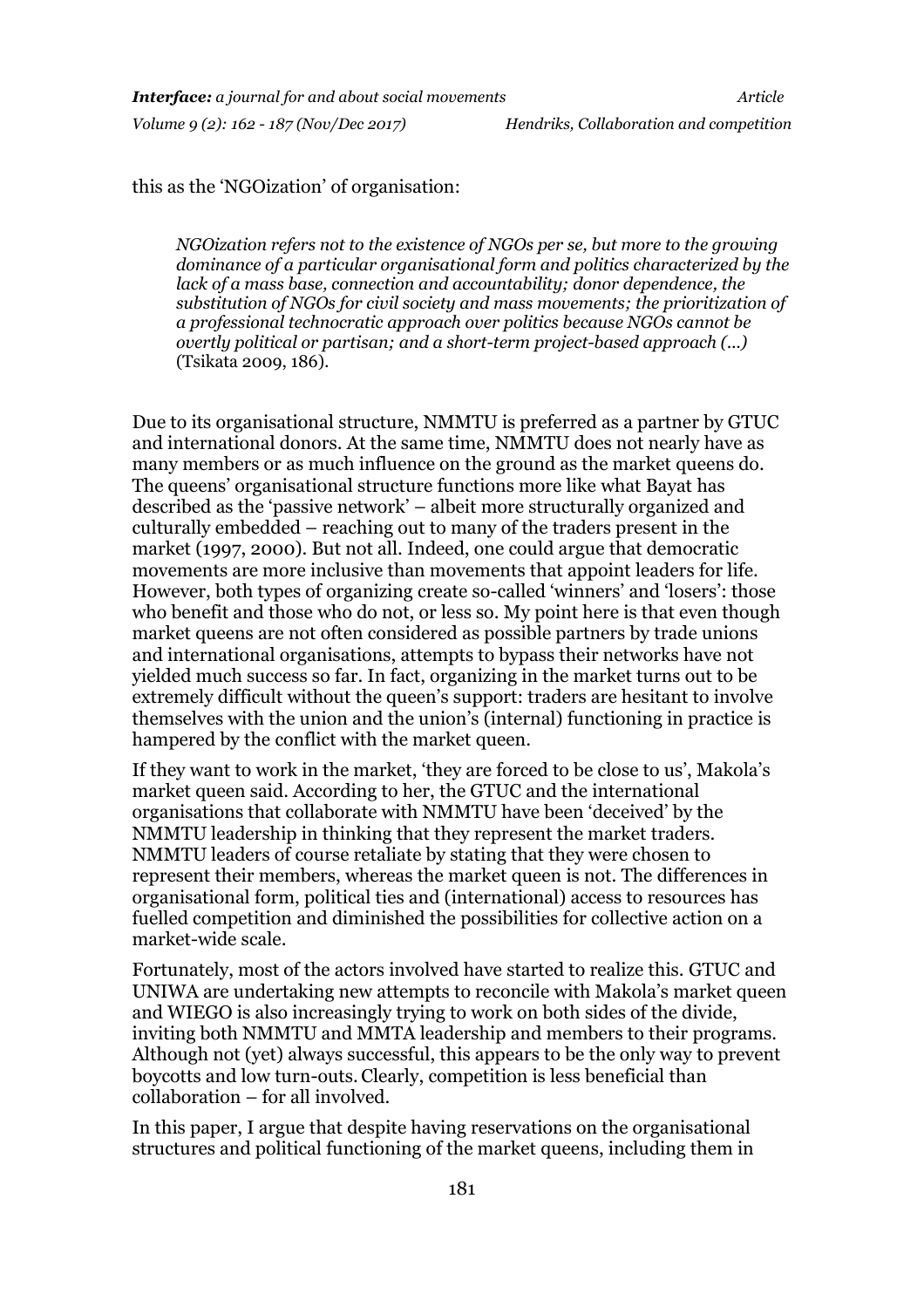attempts to organize in the market is beneficial to inclusive collective action. A recent study for example underlines the potential of including market queens' networks when it comes to organic solid waste management. In it, Asomani-Boateng criticizes the fact that the market queens' network has often been misused, instead of collaborated with for improvements: 'Politicians are quick to use these associations as their support base to canvass for votes and financial donations during political elections, but have failed to exploit their immense potential to solve the myriad of problems facing cities in Ghana' (2016, 191). Drah came to a similar conclusion in her work on queen mothers, explicitly addressing academics and the ways in which we produce knowledge: 'unfortunately, women's struggles and the academic frameworks that explain these struggles are skewed towards formal national politics, to the neglect of the traditional political institutions' (2014, 19). This is why this article has attempted to provide an empirical illustration of the need to collaborate with organisational structures on the ground when it comes to organizing for the benefit of market traders in particular, and informal workers in general. Bypassing existing structures leads to conflict and fragmentation.

#### **Conclusions**

In this paper I have presented an empirical case that explicates the intricacies of attempts to organize informal workers. I started by discussing the informal economy, emphasizing that most informal workers suffer from decent work deficits, as defined by the ILO. Globally, trade unions have become increasingly involved in combating these deficits, aiming to orchestrate collective action. But, as the case of Makola market shows, this is not without its problems. Not only are informal workers not – as is often assumed – unorganized, they are organized in ways that are not recognized as an organisation or a type of social movement. The example of the market queens signifies one way in which informal market traders have succeeded in organizing and regulating themselves and their work environments.

The market queens' powerful networks function in Ghana's partisan political environment by engaging in alliances with political parties. The labour movement functions in a different way: they aim not to engage in partisan politics and they strive to organize democratically. These ideological differences on how to organize have created a tense situation in Makola market, fuelling competition and fragmentation in an already inherently competitive and fragmented market environment. The market queens are powerful on the ground but are not recognized sufficiently by the union; whereas the union is having difficulties to expand its membership on the ground because it is not recognized by the market queens. This ongoing conflict hampers the union's functioning and the competition has further complicated attempts to come to collective action.

By presenting Makola market as a case study, this paper provides empirical evidence that underlines the importance of moving 'beyond the core' when it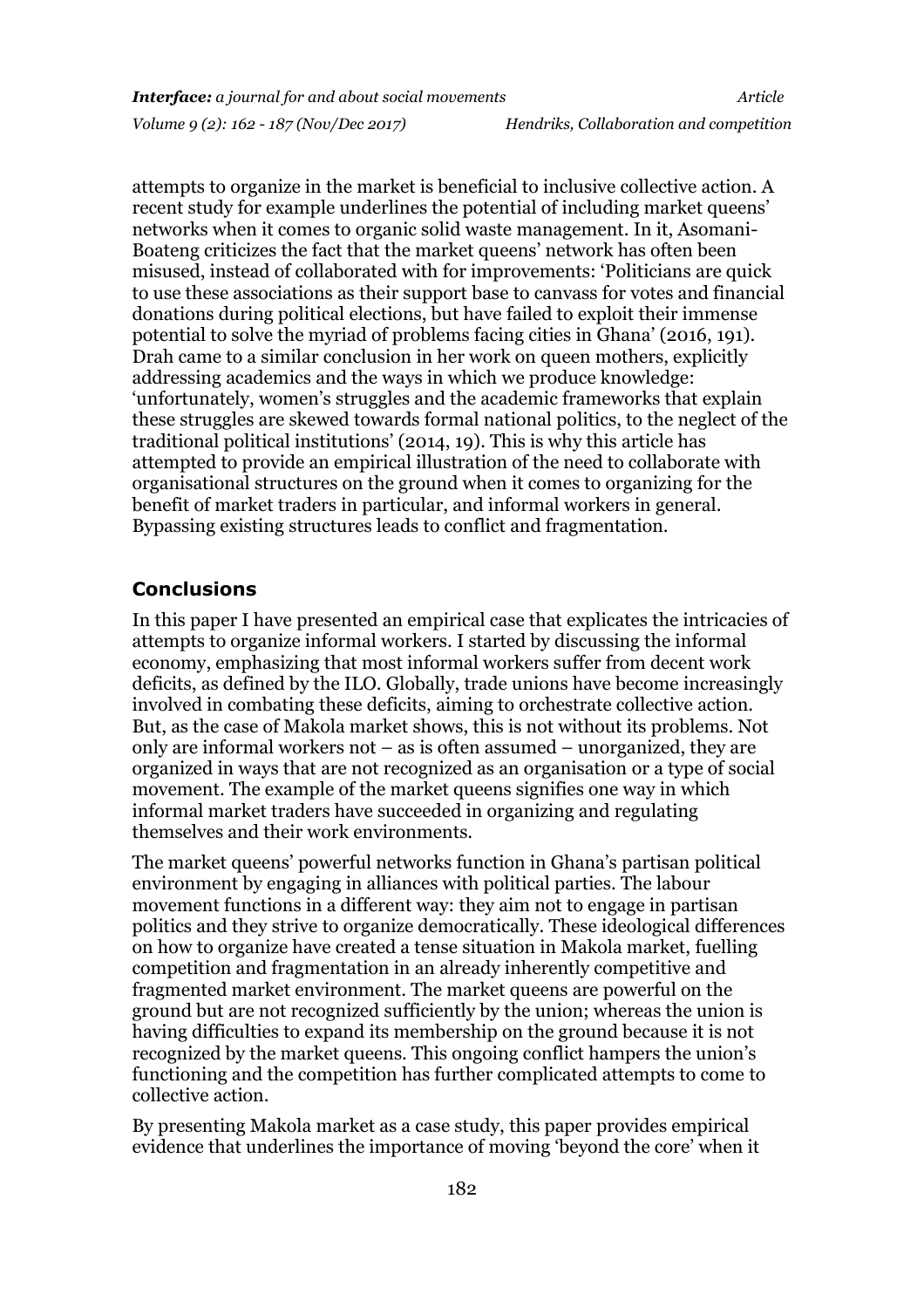comes to researching social movements and working in the field. Taking into account culturally embedded and locally emerged institutions and organisations demonstrates the problems that can arise when approaching 'social movements' by using a blueprint of what they should look like and how they should function. Instead, by keeping an open mind and immersing oneself in the situation, the existing potential of collaborations across difference comes into view. This perhaps makes moving 'beyond the core' analytically challenging, but it enriches our understanding of our shared and diverse world. After all, 'nobody can jump from outside'.

#### **References**

Adu-Amankwah, Kwasi. 1999. "Trade unions in the informal sector." *Labour Education 116*, ILO. Available here:

[http://www.ilo.org/wcmsp5/groups/public/---ed\\_dialogue/--](http://www.ilo.org/wcmsp5/groups/public/---ed_dialogue/---actrav/documents/publication/wcms_111494.pdf) [actrav/documents/publication/wcms\\_111494.pdf](http://www.ilo.org/wcmsp5/groups/public/---ed_dialogue/---actrav/documents/publication/wcms_111494.pdf)

Asomani-Boateng, Raymond. 2016. "Local Networks: Commodity Queens and the Management of Organic Solid Waste in Indigenous Open-Air Markets in Accra, Ghana." *Journal of Planning Education and Research 36 (2)*: 182 – 194.

Awuah, Emmanuel. 1997. "Mobilizing for Change: A Case Study of Market Trader Activism in Ghana." *Canadian Journal of African Studies 31 (3)*: 401 – 423.

Baah-Ennumh, T. Y. And Adom-Asamoah, G. 2012. "The role of market women in the informal urban economy in Kumasi." *Journal of Science and Technology 32 (2)*: 56 – 67.

Bayat, Asef. 1997. "Un-Civil Society: The Politics of the 'Informal People'." *Third World Quarterly 18 (1)*: 53 – 72.

Bayat, Asef. 2000. "From 'Dangerous Classes' to 'Quiet Rebels'. Politics of the Urban Subaltern in the Global South." *International Sociology 15 (3)*: 533 – 557.

Bob-Milliar, George W. 2012. "Party factions and power blocs in Ghana: a case study of power politics in the National Democratic Congress." *The Journal of Modern African Studies 50 (4)*: 573 – 601.

Britwum, Akua O. 2013. "Market Queens and the Blame Game in Ghanaian Tomato Marketing." Pp. 53-71 in *The Food Crisis: Implications for Labor*, edited by Christoph Scherrer and Debdulal Saha. Munchen: Rainer Hampp Verlag. Available here: [http://www.internationaloffice.unicamp.br/english/wp](http://www.internationaloffice.unicamp.br/english/wp-content/uploads/2015/02/The-Food-Crisis-Implication-for-Labor-Scherrer-Saha-eds..pdf)[content/uploads/2015/02/The-Food-Crisis-Implication-for-Labor-Scherrer-](http://www.internationaloffice.unicamp.br/english/wp-content/uploads/2015/02/The-Food-Crisis-Implication-for-Labor-Scherrer-Saha-eds..pdf)[Saha-eds..pdf](http://www.internationaloffice.unicamp.br/english/wp-content/uploads/2015/02/The-Food-Crisis-Implication-for-Labor-Scherrer-Saha-eds..pdf)

Castells, Manuel and Portes, Alejandro. 1989. "World Underneath: The Origins, Dynamics and Effects of the Informal Economy." In *The Informal Economy: Studies in Advanced and Less Developed Countries*, edited by Alejandro Portes, Manuel Castells and Lauren A. Benton. Baltimore: John Hopkins University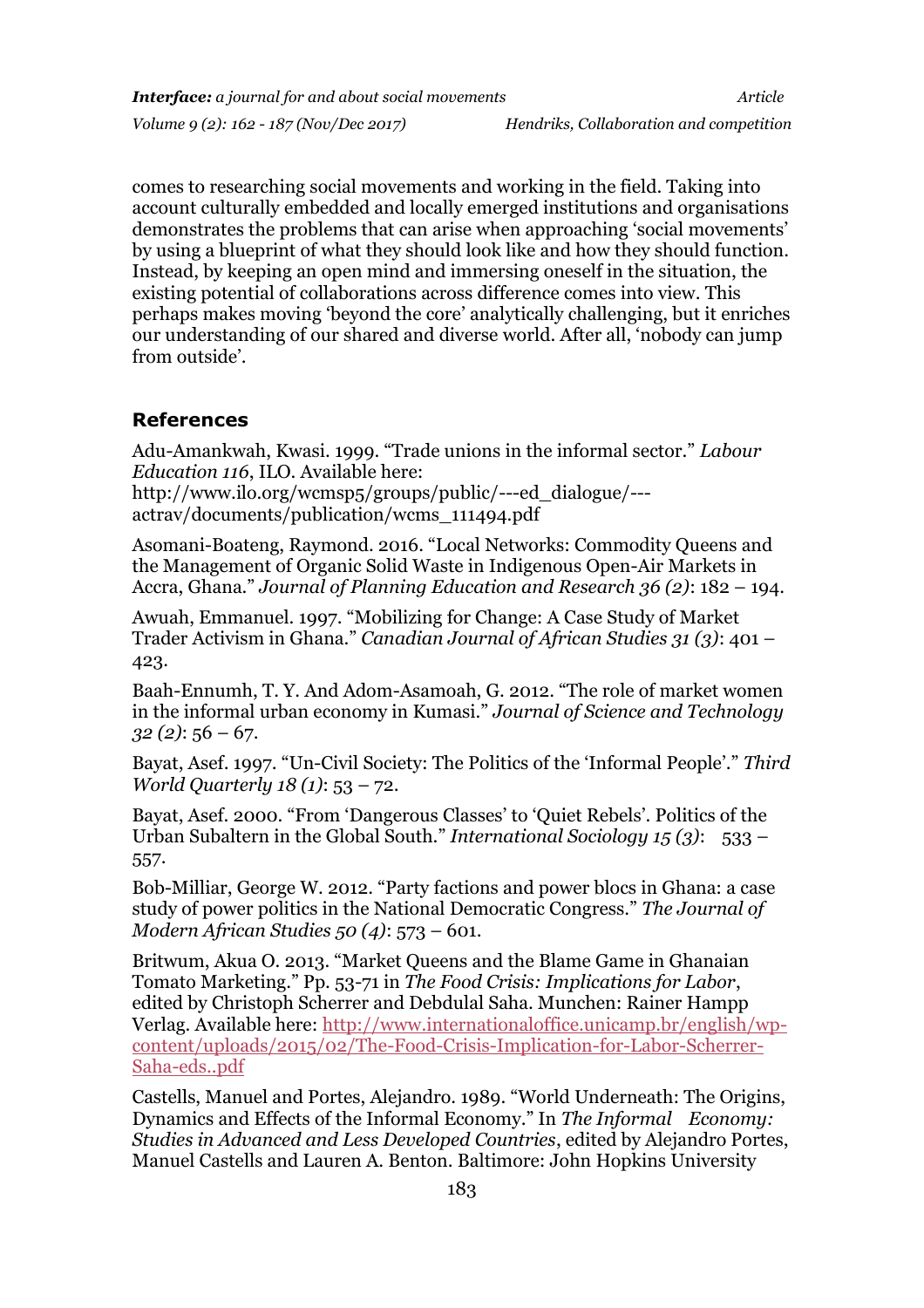#### Press.

Chen, Martha Alter. 2012. "The Informal Economy: Definitions, Theories and Policies." WIEGO Working Paper 1, available here: [http://www.wiego.org/sites/wiego.org/files/publications/files/Chen\\_WIEGO\\_](http://www.wiego.org/sites/wiego.org/files/publications/files/Chen_WIEGO_WP1.pdf) [WP1.pdf](http://www.wiego.org/sites/wiego.org/files/publications/files/Chen_WIEGO_WP1.pdf)

Clark, Gracia. 1994. *Onions are my husband. Survival and accumulation by West African market women.* Chicago: University of Chicago Press.

Clark, Gracia. 1997. "Market Queens. Innovation within Akan Tradition." *Annals of the New York Academy of Sciences 810*: 173 – 201.

Clark, Gracia. 2010. "Gender Fictions and Gender Tensions Involving 'Traditional' Asante Market Women". *African Studies Quarterly 11 (2,3)*: 43 – 66.

Crawford, Gordon. 2009. "'Making democracy a reality'? The politics of decentralization and the limits to local democracy in Ghana." *Journal of Contemporary African Studies 27 (1)*: 57 – 83.

Debrah, Yaw A. 2007. "Promoting the informal sectors as a source of gainful employment in developing countries: insights from Ghana." *The International Journal of Human Resource Management 18 (6)*: 1063 – 1084.

De Soto, Hernando. 1989. *The Other Path: The Invisible Revolution in the Third World.* New York: Basic Books.

Drah, Bright B. 2014. "Queen mothers, NGOs, and orphans: Transformations in traditional women's political organisation in an era of HIV and orphanhood in Manya Klo, Ghana." *Norwegian Journal of Geography 68 (1)*: 10 – 21.

Equal Times > News at Work. 2016. "Special report: informal Economy." Available at<https://www.equaltimes.org/recommendation-204-ending>

Fallon, Kathleen G. 2003. "Transforming Women's Citizenship Rights within an Emerging Democratic State: The Case of Ghana." *Gender and Society 17 (4)*:  $525 - 543.$ 

Gilroy, Paul. 1999 [1993]. *The Black Atlantic: Modernity and Double-Consciousness.* London: Verso.

Grant, R. and Yankson, P. "City Profile ACCRA." *Cities 20 (1)*: 65 – 74.

Greenstreet, Miranda. 1972. "Social Change and Ghanaian Women." *Canadian Journal of African Studies 6 (2)*: 351 – 355.

Ghana Trade Union Congress (GTUC). 2009. "The Labour Market in Ghana. A Descriptive Analysis of the Labour Market Component of the Ghana Living Standards Survey." Research paper 2009/01. Kwabena Nyarko Otoo, Clara Osei-Boateng and Prince Asafu-Adjaye. Available here: [http://www.ghanatuc.org/The-Labour-Market-in-Ghana.pdf.](file:///C:/Users/lcox/AppData/Local/Microsoft/Windows/Temporary%20Internet%20Files/Content.Outlook/NJZ5XPOQ/%22)

Hart, Keith. 1973. "Informal Income Opportunities and Urban Employment in Ghana." *The Journal of Modern African Studies 11 (1)*: 61 – 89.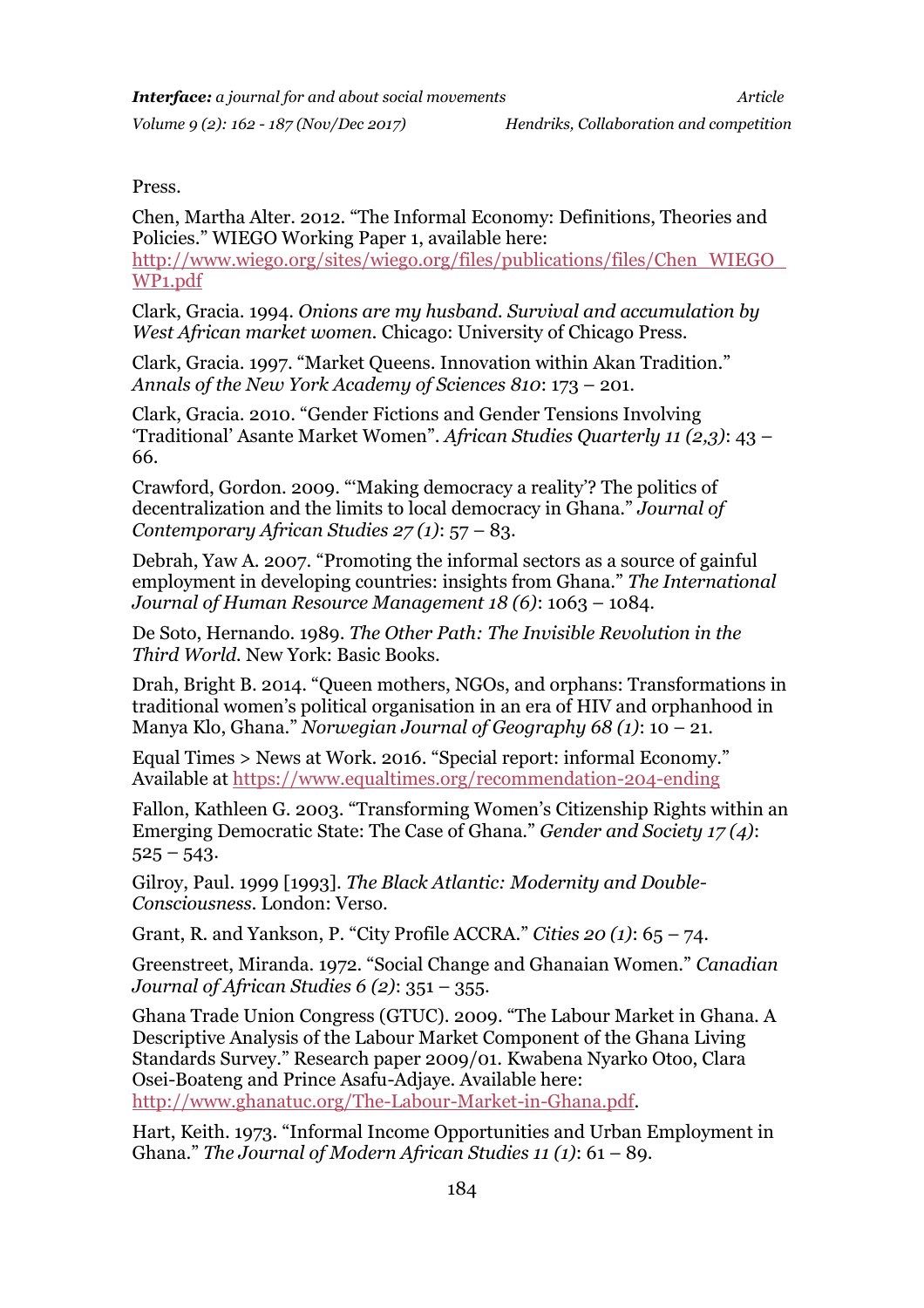Hart, Keith. 2009. "On the informal economy: the political history of an ethnographic concept." CEB Working Paper Number 09/042. Available here: <http://econpapers.repec.org/paper/solwpaper/09-042.htm>

Hobden, Deborah. 2015. "Globalizing an African City: The Case of Mall Development in Accra, Ghana." Unpublished PhD-thesis, University of California, Santa Barbara. Available here: <http://www.alexandria.ucsb.edu/lib/ark:/48907/f3xs5twk>

ILO. 1972. *Employment, incomes and equality: a strategy for increasing productive employment in Kenya.* Available here: [http://www.ilo.org/public/libdoc/ilo/1972/72B09\\_608\\_engl.pdf](http://www.ilo.org/public/libdoc/ilo/1972/72B09_608_engl.pdf)

Jamison, David. 2003. "Marketing at the Frontier." *Journal of African Business 4 (3)*: 5 – 24.

Lindell, Ilda. 2009. "'Glocal' movements: place struggle and transnational organizing by informal workers." *Geografiska Annaler: Series B, Human Geography 91(2)*: 123 – 136.

Lindell, Ilda. 2010 a. *Africa's Informal Workers. Collective Agency, Alliances and Transnational Organizing in Urban Africa* (Eds.)*.* London: Zed Books.

Lindell, Ilda. 2010 b. "Informality and Collective Organising: identities, alliances and transnational activism in Africa." *Third World Quarterly 31 (2)*:  $207 - 222$ .

Lindell, Ilda. 2010 c. "Between Exit and Voice: Informality in the Spaces of Popular Agency." *African Studies Quarterly 11 (2,3).* Available at [http://www.africa.ufl.edu/asq/v11/v11i23a1.pdf.](http://www.africa.ufl.edu/asq/v11/v11i23a1.pdf)

Lindell, Ilda and Ampaire, Christine. 2016. "The Untamed Politics of Urban Informality: "Gray Space" and Struggles for Recognition in an African City." *Theoretical Inquiries in Law 17*: 257 – 282.

Lindell, Ilda and Utas, Mats. 2012. "Networked City Life in Africa: Introduction." *Urban Forum 23*: 409 – 414.

Lyon, Fergus. 2003. "Trader Associations and Urban Food Systems in Ghana: Institutionalist Approaches to Understanding Urban Collective Action." *International Journal of Urban and Regional Research 27 (1)*: 11 – 23.

Magure, Booker. 2015. "Interpreting Urban Informality in Chegutu, Zimbabwe." *Journal of Asian and African Studies 50 (6)*: 650 – 666.

McFarlane, Colin. 2012. "Rethinking Informality: Politics, Crisis and the City." *Planning Theory & Practice 13 (1)*: 89 – 108.

Meagher, Kate and Lindell, Ilda. 2013. "Introduction." *African Studies Review 56 (3)*: 57 – 76.

Munck, Ronaldo. 2010. "Globalization and the Labour Movement: Challenges and Responses." *Global Labour Journal 1 (2)*: 218 – 232.

Munck, Ronaldo. 2013. "The Precariat: a view from the South." *Third World*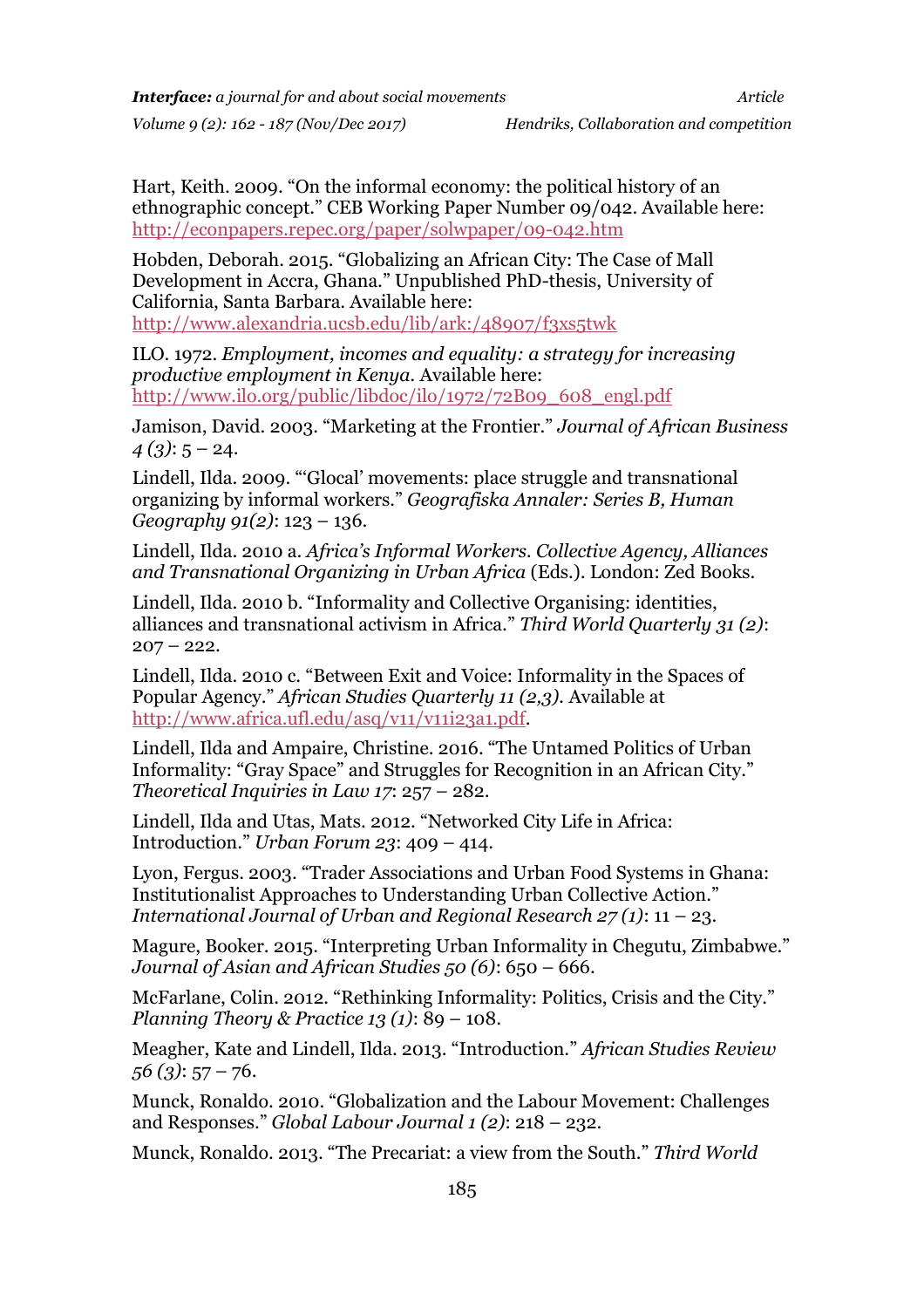*Interface: a journal for and about social movements Article*

*Quarterly 34 (5)*: 747 – 762.

Paller, Jeffrey W. 2014. "Informal Institutions and Personal Rule in Urban Ghana." *African Studies Review 57 (3)*: 123 – 142.

Pommerolle, Marie-Emmanuelle. 2010. "The extraversion of protest: conditions, history, and use of the 'international' in Africa." *Review of African Political Economy 37 (125)*: 263 – 279.

Rizzo, Matteo. 2013. "Informalisation and the end of trade unionism as we knew it? Dissenting remarks from a Tanzanian case study." *Review of African Political Economy 40 (136)*: 290 – 308.

Robertson, Claire. 1983. "The Death of Makola and Other Tragedies." *Canadian Journal of African Studies / Revue Canadienne des Etudes Africaines 17 (3)*:  $469 - 495.$ 

Schindler, Kati. 2010. "Credit for What? Informal Credit as a Coping Strategy of Market Women in Northern Ghana." *The Journal of Development Studies 46 (2)*: 234 – 253.

Sindzingre, Alice. 2006. "The Relevance of the Concepts of Formality and Informality: A Theoretical Appraisal." In: *Linking the Formal and Informal Economy: Concepts and Policies,* edited by Basudeb Guha-Khasnobis, Ravi Kanubr & Elinor Ostrom. Oxford: Oxford University Press.

Standing, Guy. 2012. "The Precariat: From Denizens to Citizens?" *Polity 44 (4)*:  $588 - 608.$ 

Standing, Guy. 2014. "Understanding the Precariat through Labour and Work" *Development and Change 45 (5)*: 963 – 980.

Sutcliffe, Joe. 2012. "Labour movements in the global South: a prominent role in struggles against neoliberal globalization?" *Interface 4 (2)*: 52 – 60. Action note. Available here: [http://www.interfacejournal.net/wordpress/wp](file:///C:/Users/lcox/AppData/Local/Microsoft/Windows/Temporary%20Internet%20Files/Content.Outlook/NJZ5XPOQ/%22)[content/uploads/2012/11/Interface-4-2-Sutcliffe.pdf](file:///C:/Users/lcox/AppData/Local/Microsoft/Windows/Temporary%20Internet%20Files/Content.Outlook/NJZ5XPOQ/%22)

Thiel, Alena. 2015. "Heterotemporal convergences: Travelling significations of order and their adaptations in the claims-making strategies of Accra's Makola market traders." Unpublished PhD-thesis, University of Aberdeen. Available here:<http://ethos.bl.uk/OrderDetails.do?uin=uk.bl.ethos.680970>

Tsikata, Dzodzi. 2009. "Women's Organizing in Ghana since the 1990s: From individual organisations to three coalitions." *Development 52 (2)*: 185 – 192.